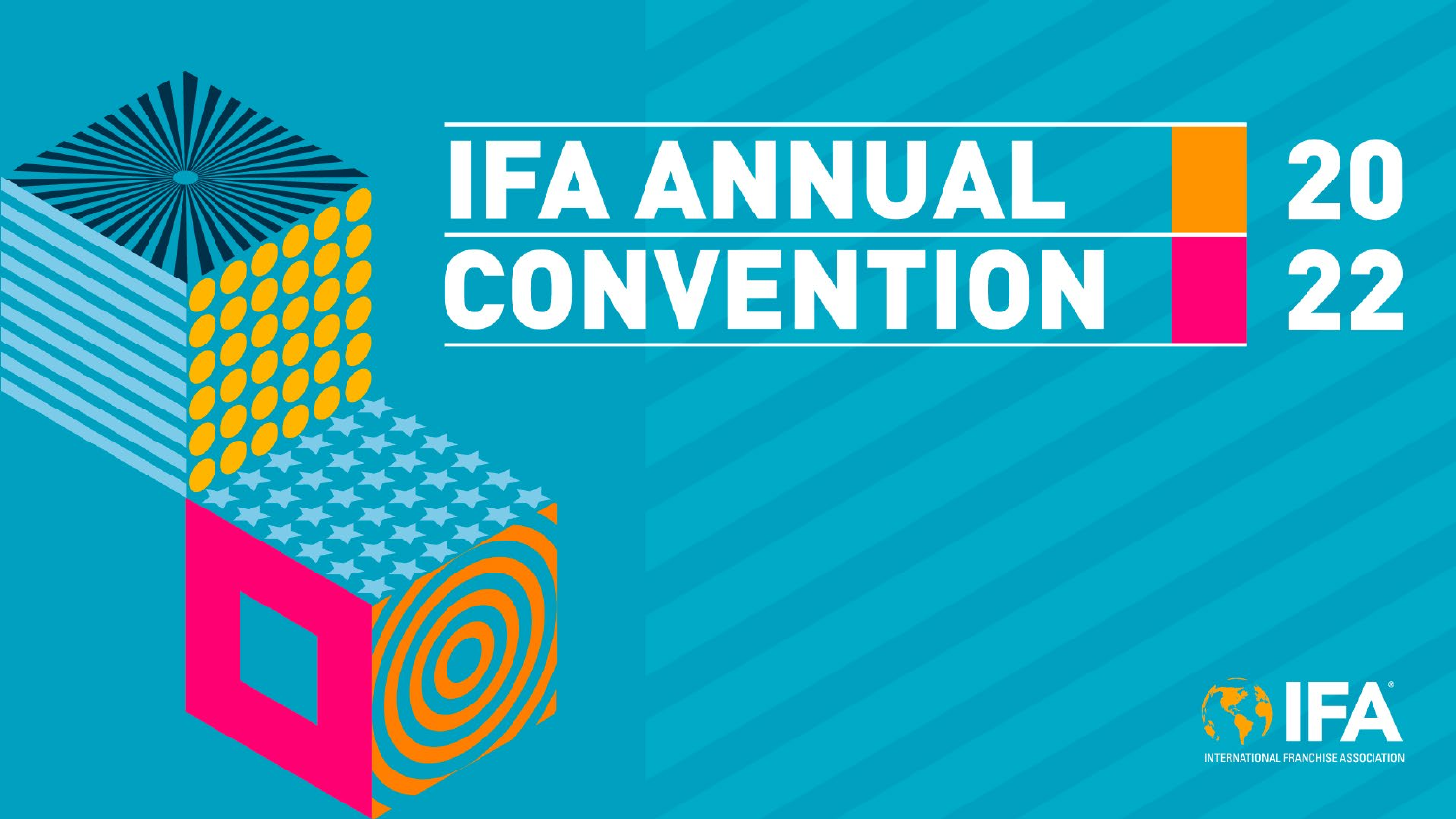

# **COST SEGREGATION SERVICES FOR THE FRANCHISE INDUSTRY:**

Engineering Increased Cash Flow Through Accelerated Depreciation and Green Energy Tax Incentives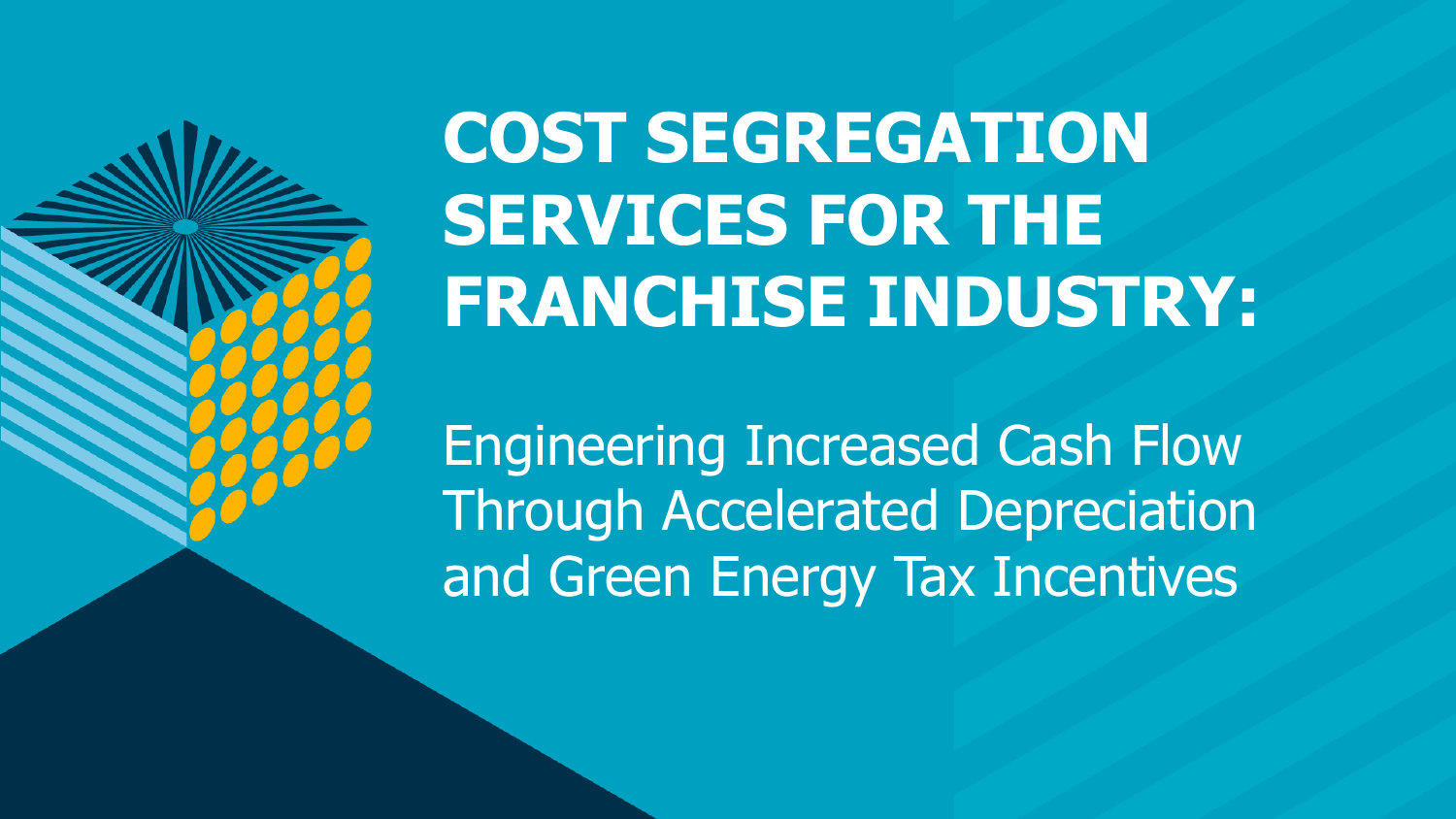### **WITH YOU TODAY**





**Doug Curtis** Fixed Asset Advisory Services Practice Leader, Partner

> 616-802-3470 [dcurtis@bdo.com](mailto:dcurtis@bdo.com)



**Dana Zukofsky** Restaurant Industry Practice Director

212-885-7236 [dzukofsky@bdo.com](mailto:dzukofsky@bdo.com)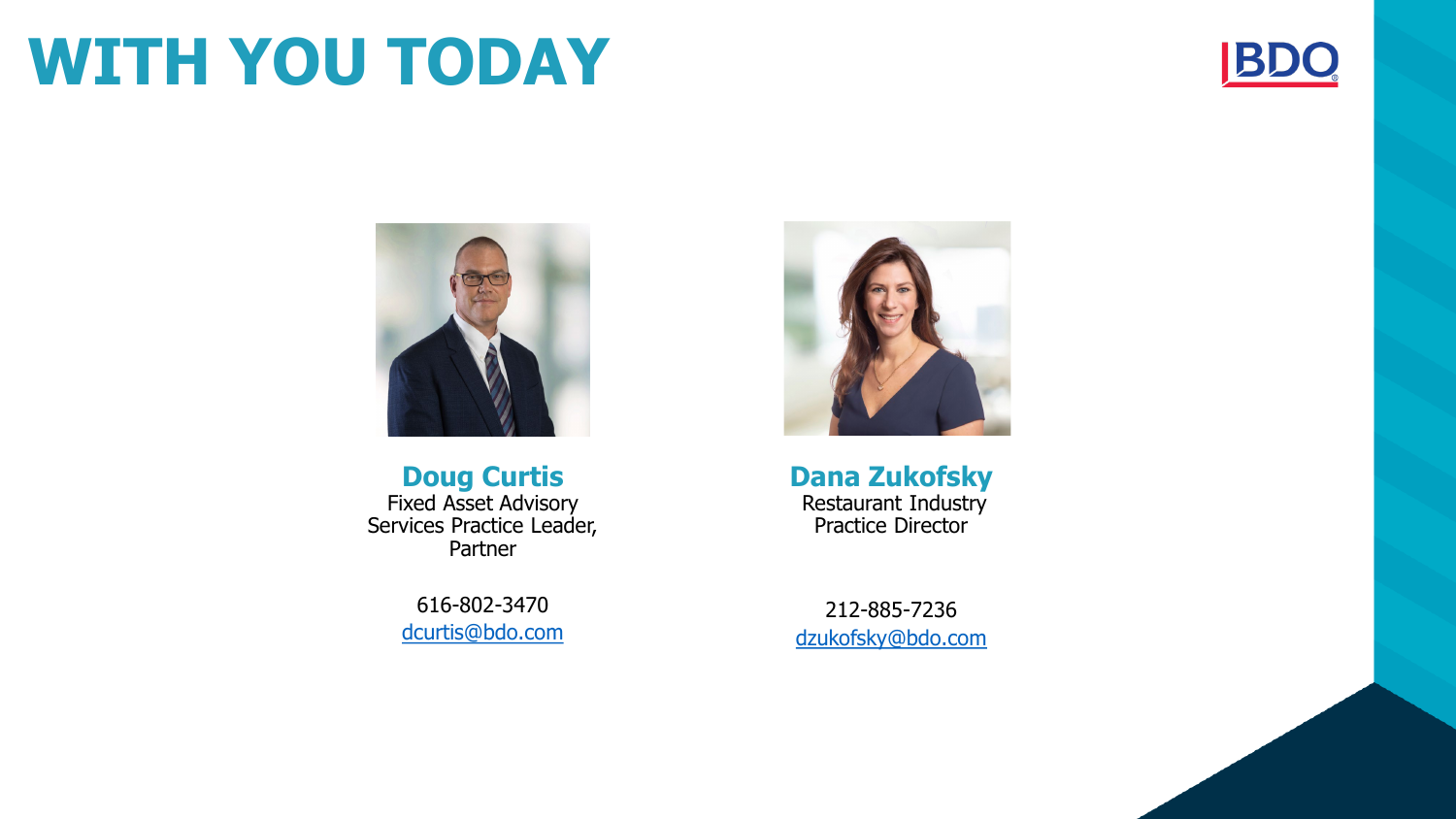## **HOW TO PROMOTE YOUR SESSIONS**

- Tweet from your account or your organization's account before, during, and after your session.
- Use **#IFA2022** and tag **@Franchising411** on Twitter and Instagram or **@IFA.DC** on Facebook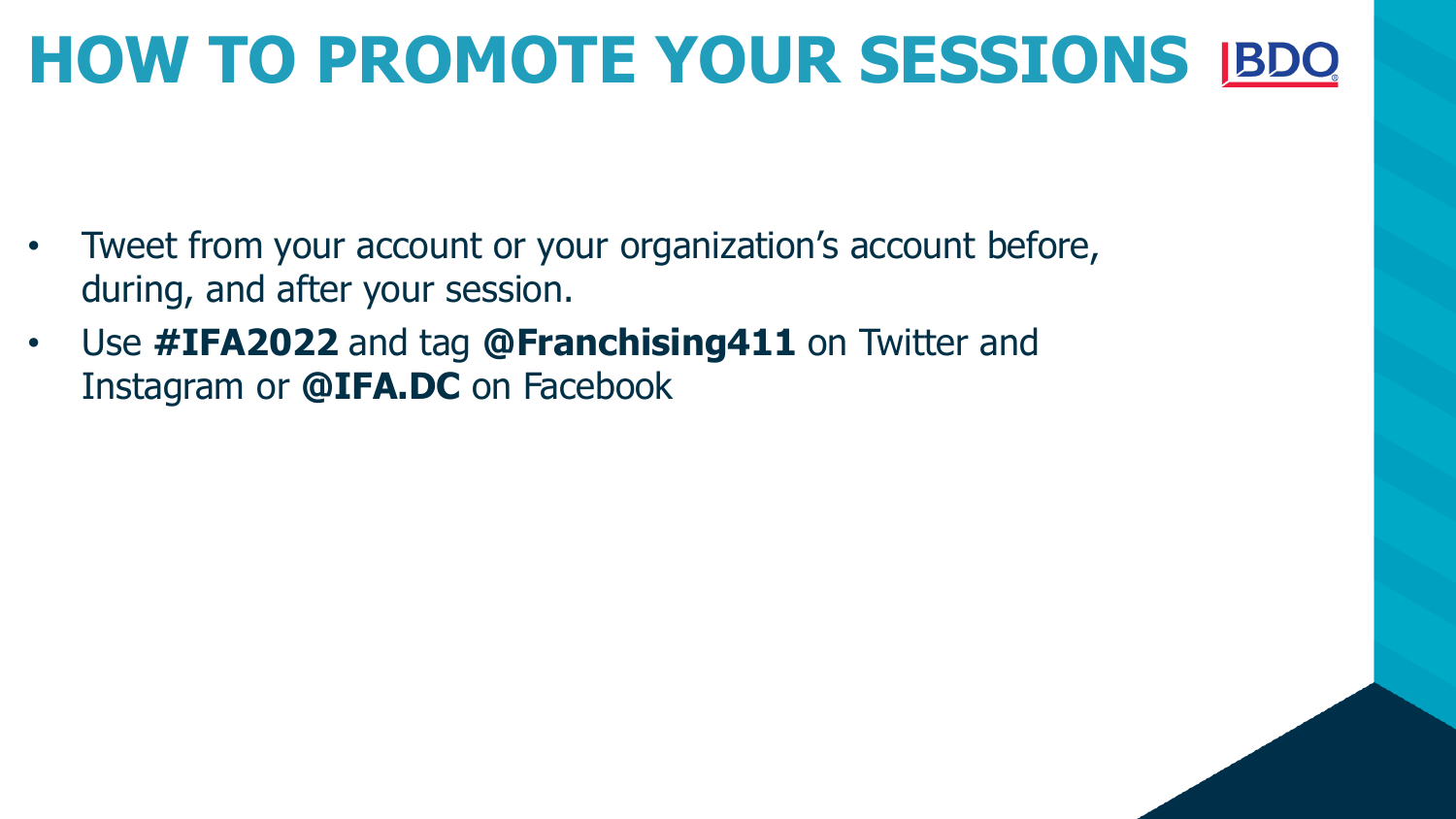## **DURING THE CONFERENCE**



- Live tweet and share quotes from sessions you attend
- Tweet top takeaways and include your twitter handle
- Tweet questions and share statistics/data
- Use **#IFA2022** and tag **@Franchising411** on Twitter and Instagram or **@IFA.DC** on Facebook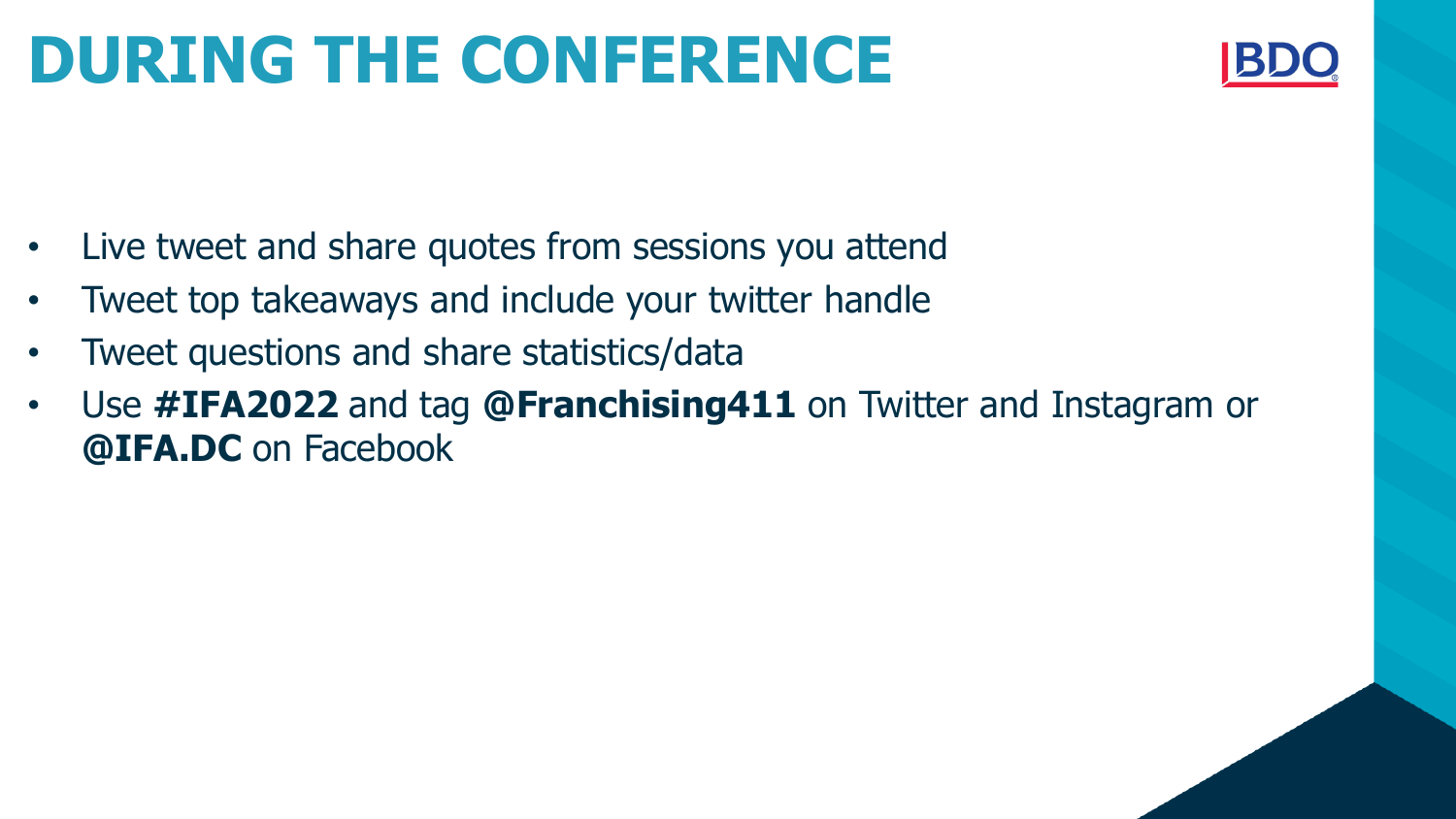## **JOIN THE CONVERSATION**



• Use **#IFA2022** to talk with others on social media before, during, and after the conference.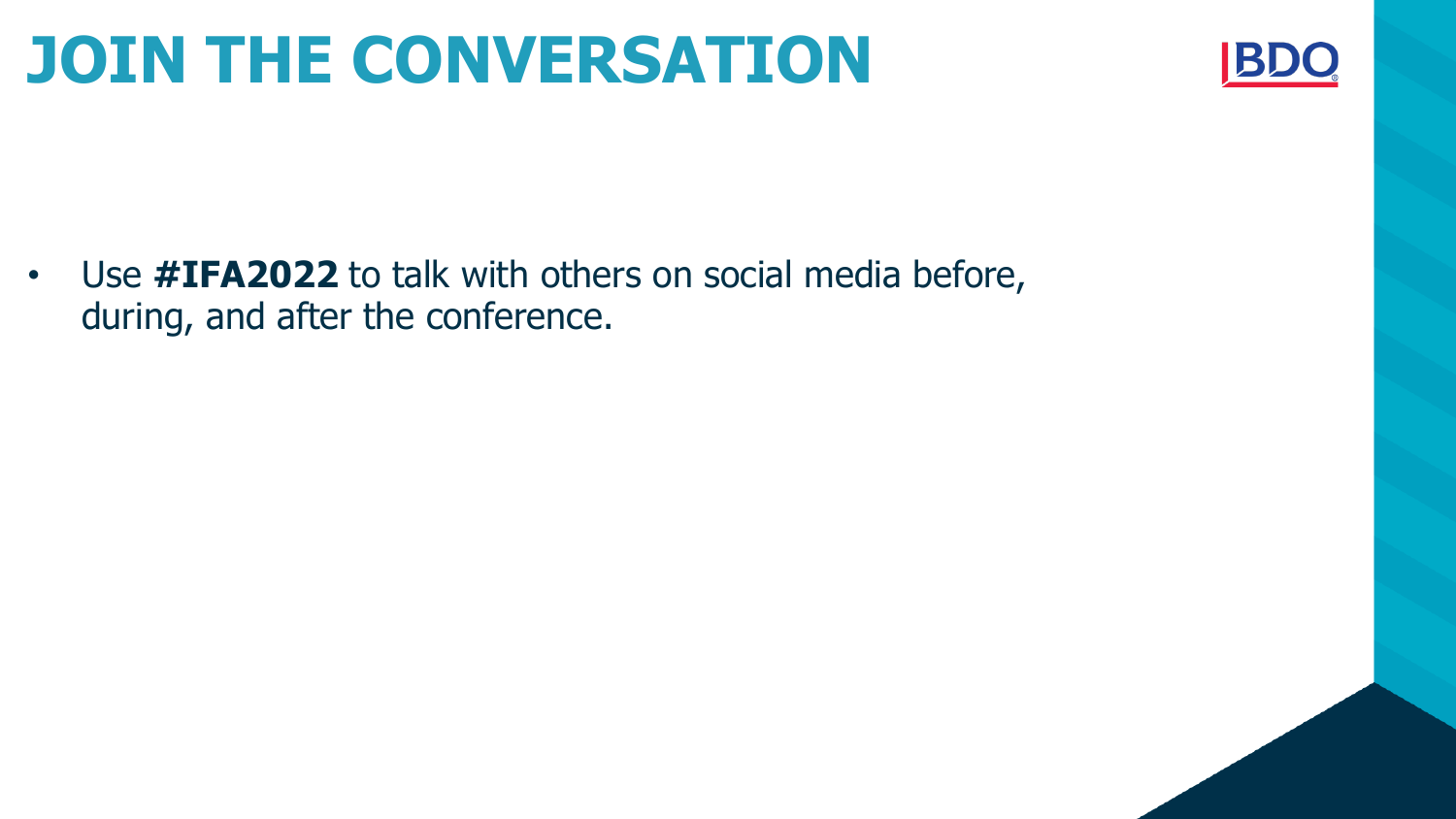## **FIXED ASSET ADVISORY (FA2) SERVICES GLOBAL APPROACH**

• A comprehensive fixed asset study approach that helps companies effectively manage and recognize the often unrecognized and significant tax value of their fixed assets



**BD**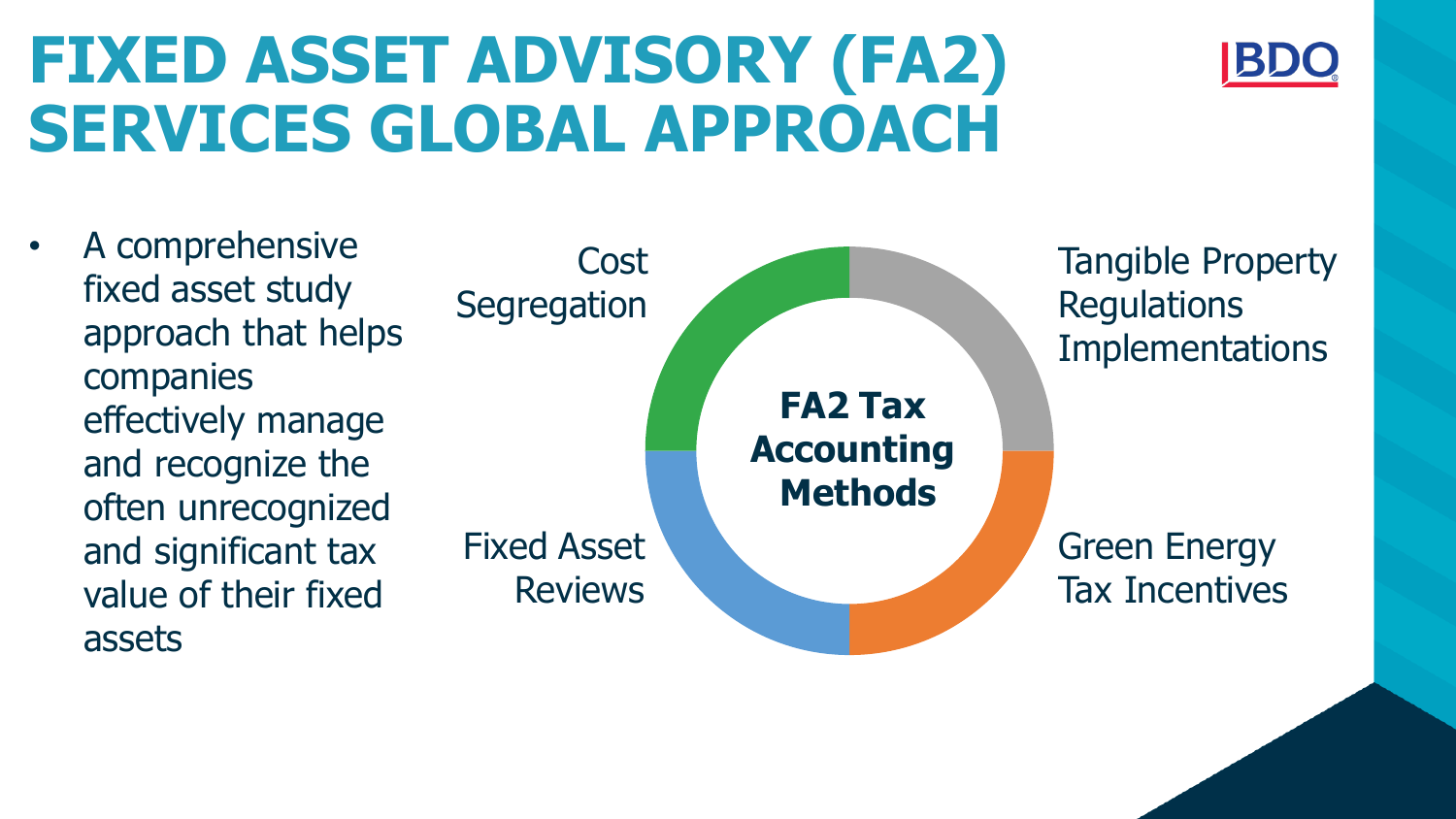# **COST SEGREGATION FRANCHISE INDUSTRY**



#### **Cost Segregation - Accelerated Federal Tax Depreciation of Real Estate Assets**

- Increased Cash Flow in Early Years
- Net Present Value Benefits may be **Significant**
- Maximizes Bonus Depreciation
- Identifies Repairs Expense **Opportunities**
- Identifies Assets that may be **Disposed**

#### **Green Energy Tax Incentives**

- Tax Deductions, Credits and Rebates for Investments in Green Building Technologies
- Identifies Federal and State Green Energy Tax **Incentives**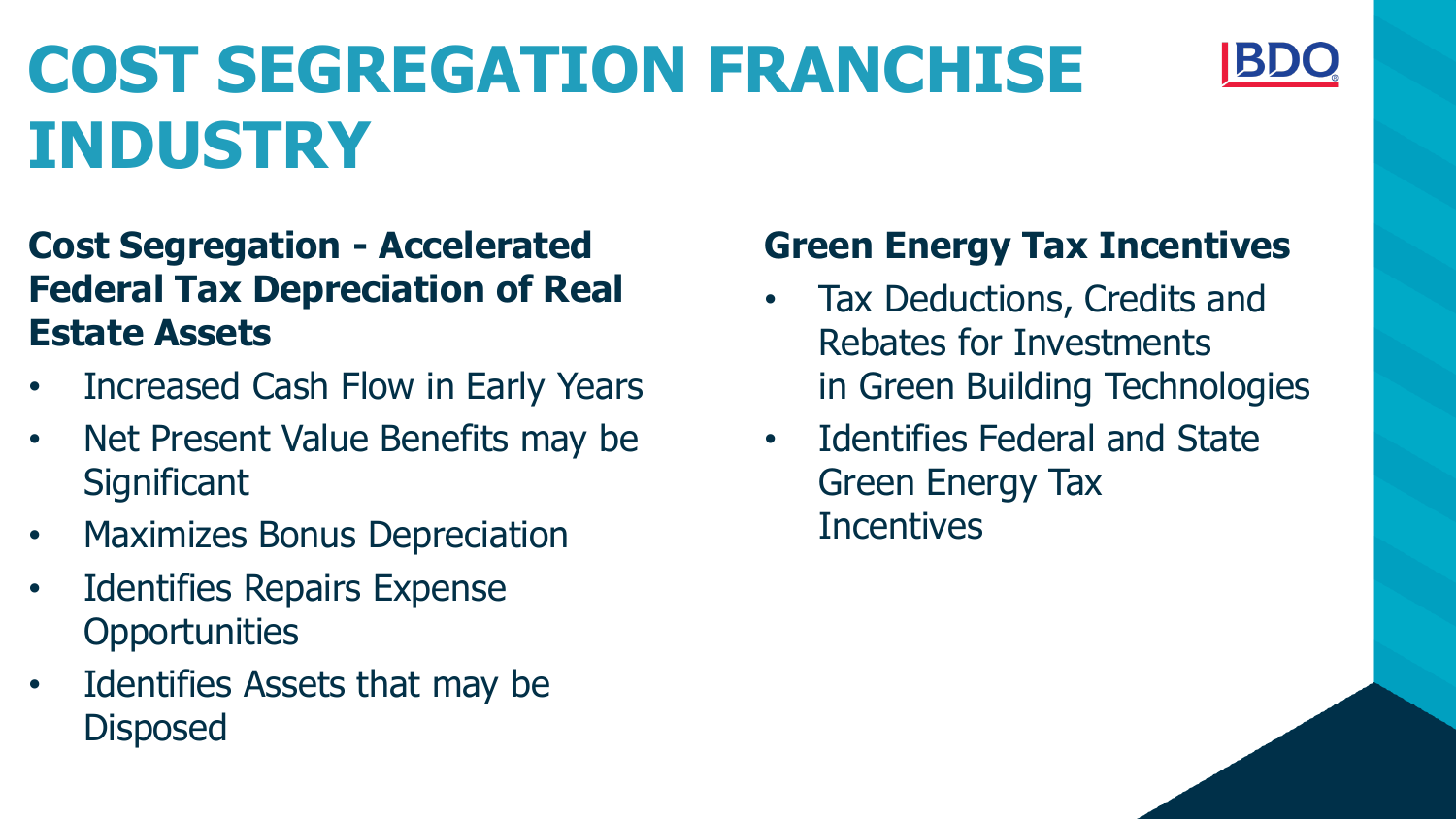## **COST SEGREGATION**



#### **Cost Segregation and Green Energy Tax Opportunities Newly Constructed Buildings**

- Existing Buildings Acquired in the Current Year
- Buildings Constructed or Acquired in Prior Years Automatic Change in Accounting Method
- Buildings that Incorporate Energy Efficient and Sustainable Technology Green Energy Tax Incentives
- Buildings that Have Been Improved Identify Repair Expense Opportunities
- Projects that Qualify for the Remodel Safe-Harbor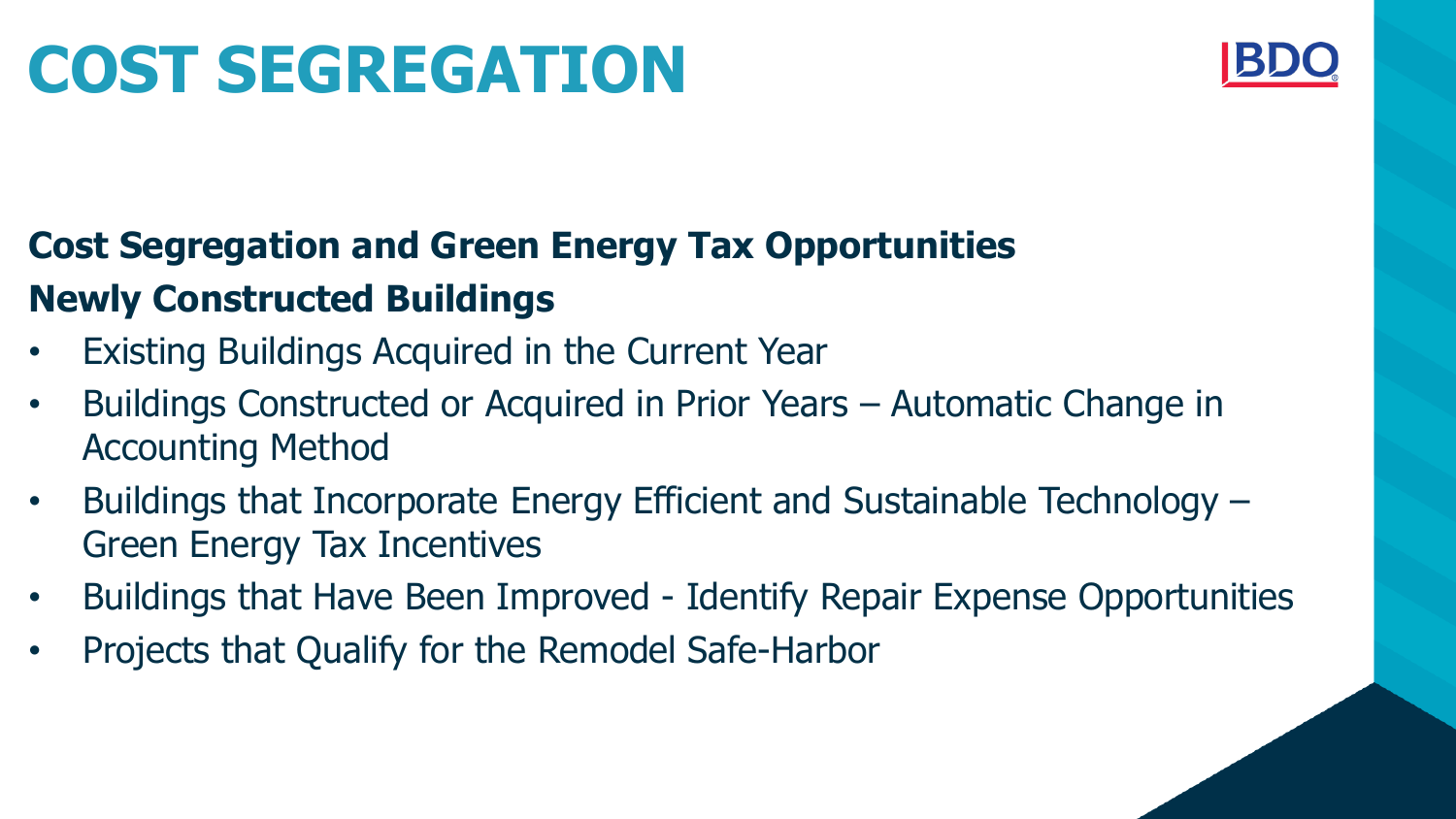# **COST SEGREGATION FRANCHISE INDUSTRY**



- In-House Engineering Expertise (per the IRS Cost Segregation ATG, this is essential)
- Real Estate Tax Expertise
- Accounting Methods Expertise
- Partnering Opportunities with other BDO USA, LLP Specialized Tax **Services**

#### **Cost Segregation – Partnering with other BDO STS Practices**

- Property Tax Assessment and Management Services
- Public Incentives and Credits **Services**
- R&D Tax Credit Services
- Engineering Certification for Energy Incentives

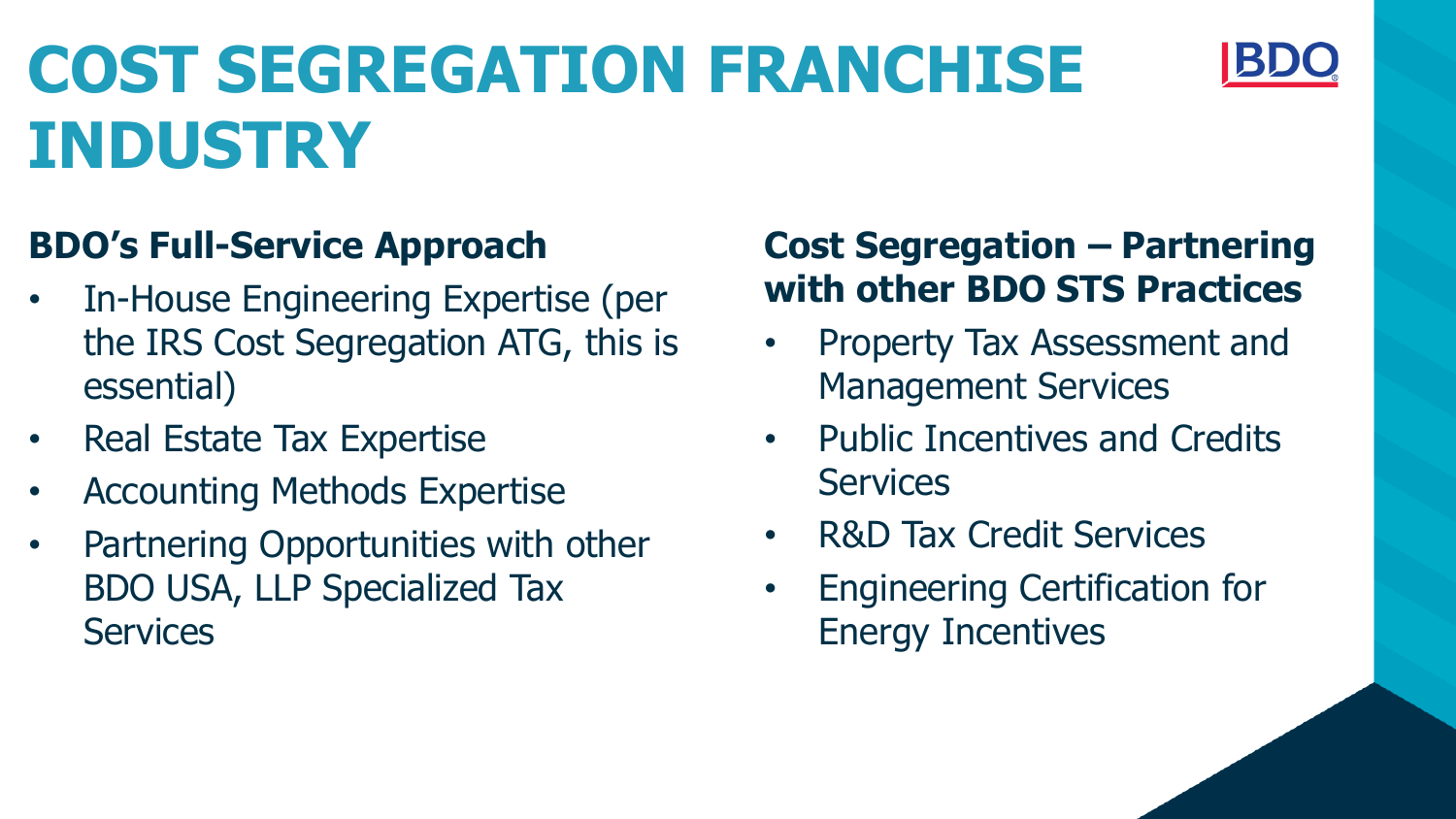# **COST SEGREGATION SERVICES OPPORTUNITY BY TYPE OF BUILDING**

#### **Typical Short-Lived Property - % of Building Cost**

**Warehouse** Shopping Center Apartments, Offices Auto Dealerships, Banks Hotels and Restaurants Light Manufacturing Heavy Manufacturing Research Centers Specialized Manufacturing

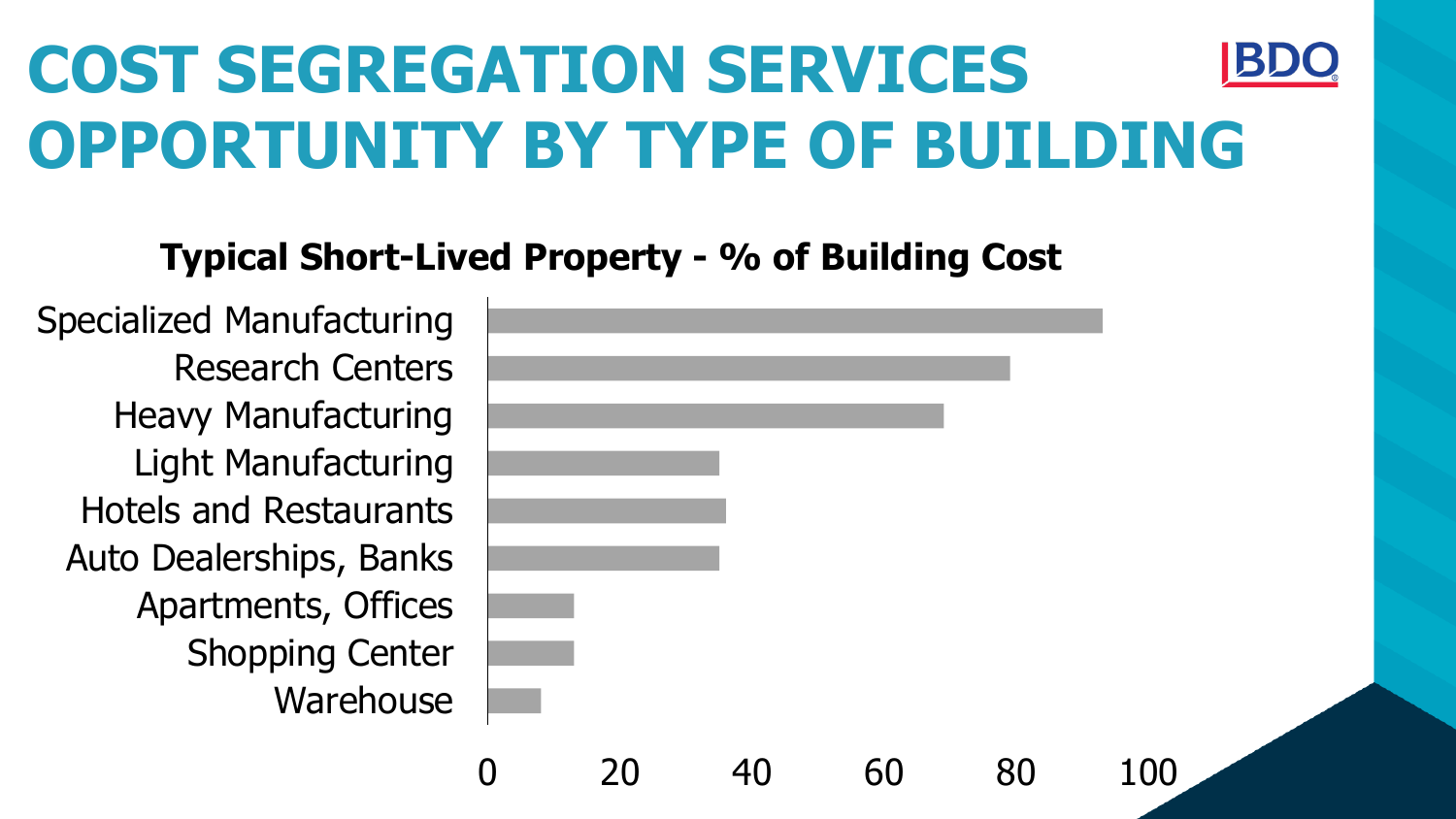



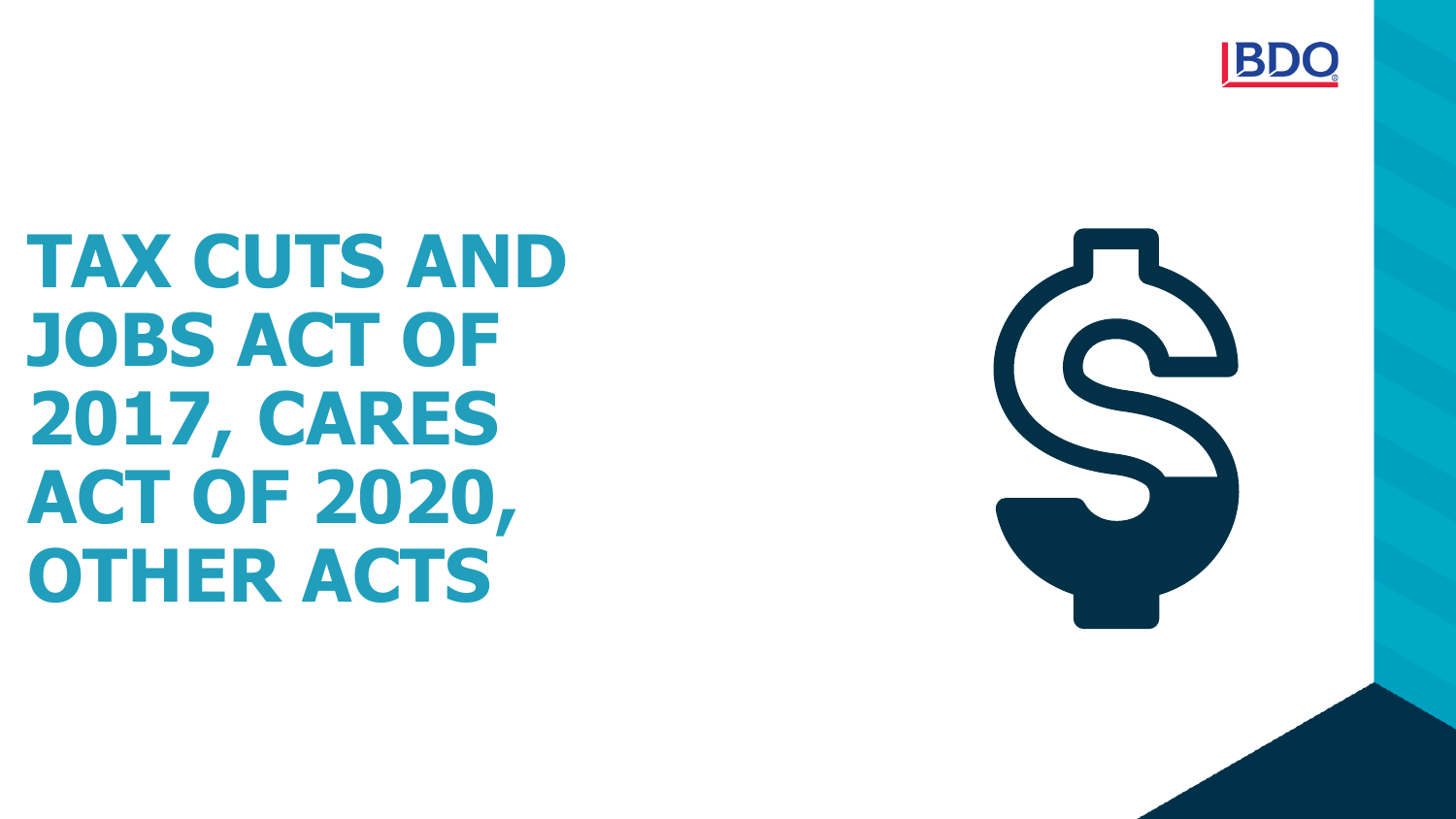### **COST SEGREGATION SERVICES TCJA AND CARES ACT BONUS DEPRECIATION: 9/28/2017 ONWARD**

#### **Tax Cuts and Jobs Act of 2017**

- Assets with a recovery period of 20 years or fewer are eligible
- Must be acquired and placed in service after 9/27/2017
- Original use requirement is generally eliminated existing buildings/equipment are eligible
- 100% bonus for 2017 (post Sept. 27) through 2022
- 20% reduction per year between 2023 and 2026 (80%, 60%, 40%, and 20%), expires in 2027
- The "retail glitch" qualified improvement property (QIP) remains at 39 years (no bonus)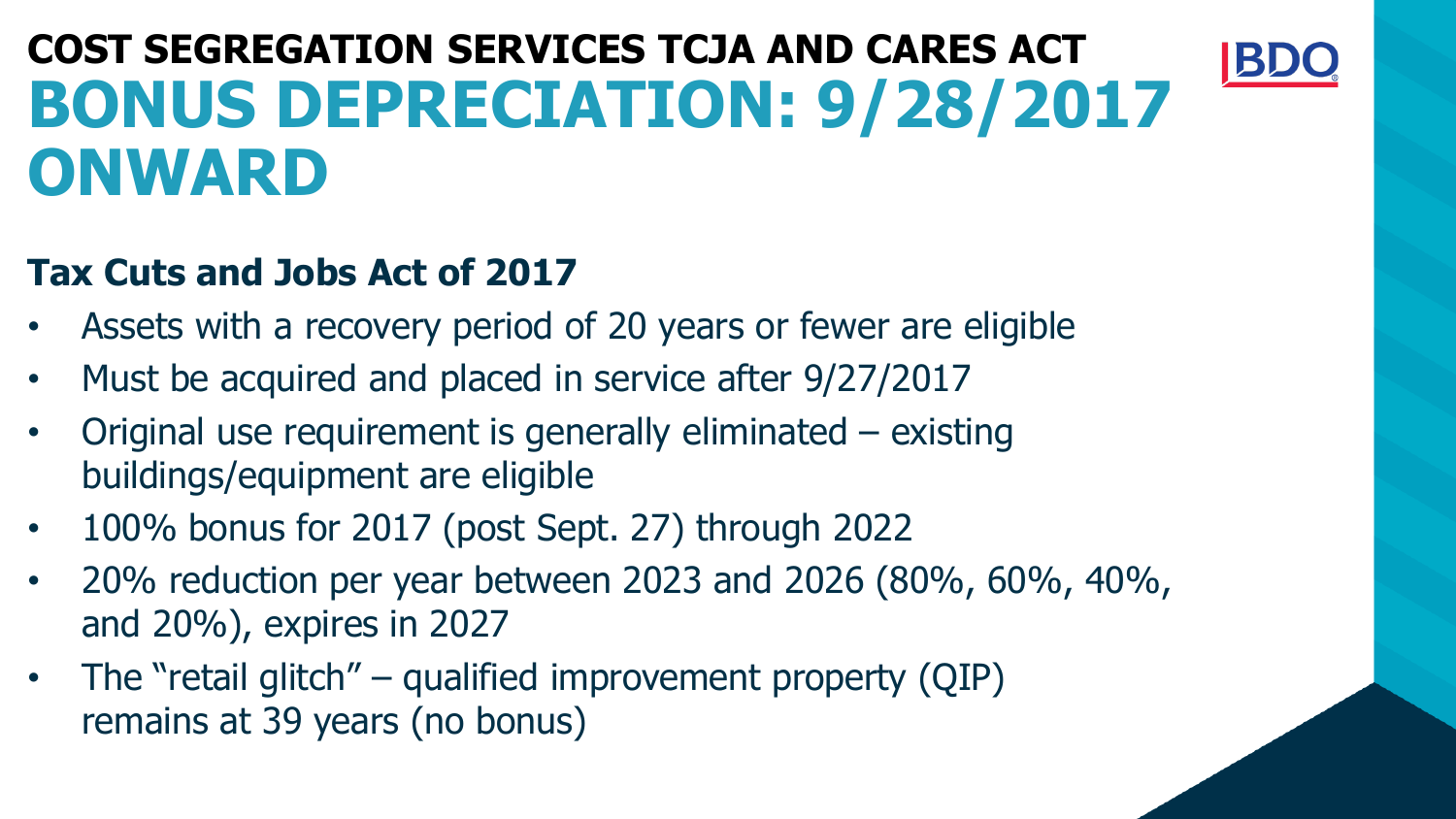### **COST SEGREGATION SERVICES TCJA AND CARES ACT BONUS DEPRECIATION: 9/28/2017 ONWARD**

עכן

#### **CARES Act of 2020**

- QIP is 15-year property retroactive to 1/1/2018 and bonus eligible
- Can claim missed bonus via retroactive cost segregation study and accounting method change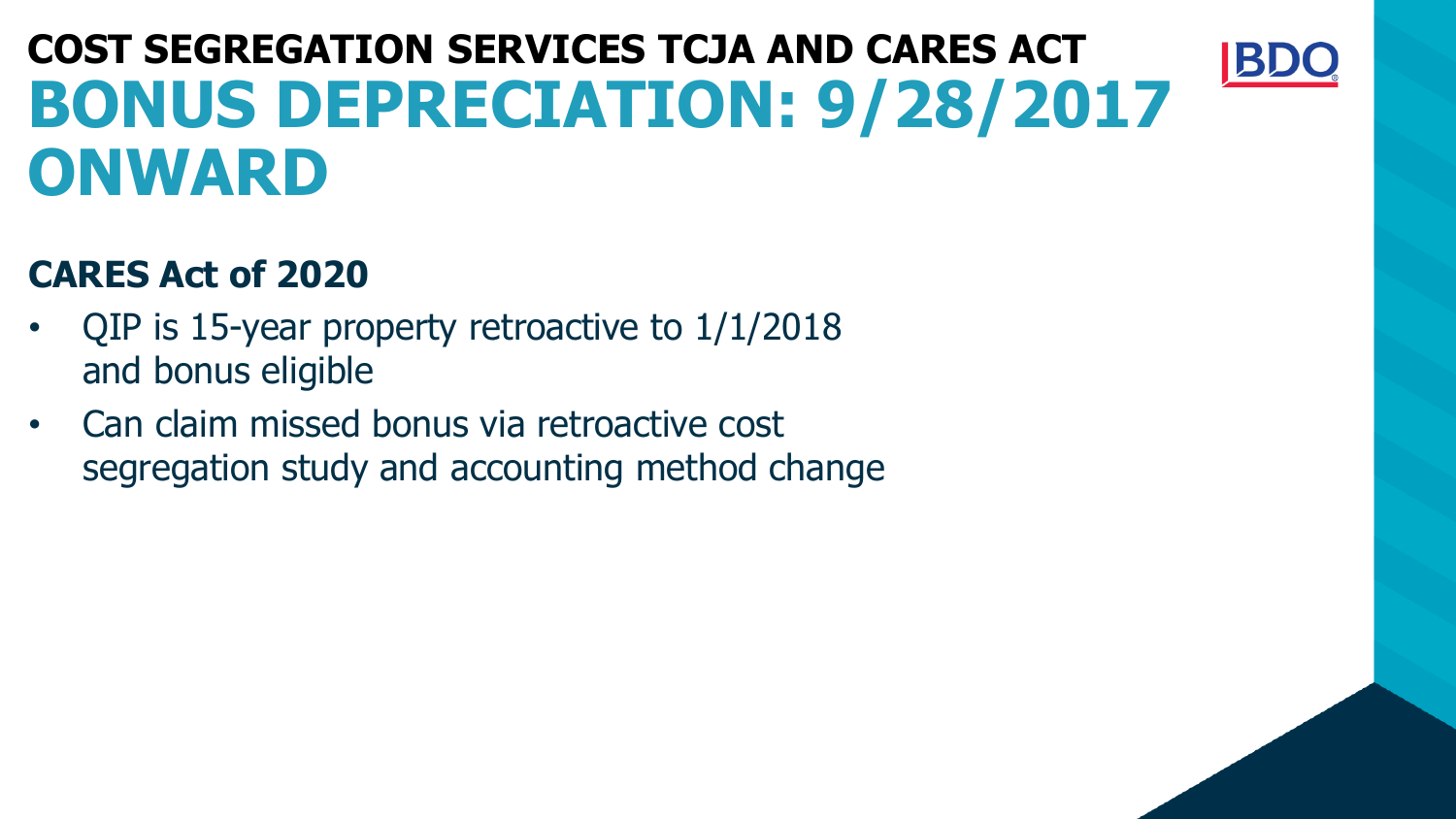### **COST SEGREGATION SERVICES TCJA AND CARES ACT BONUS DEPRECIATION: 9/27/2017 AND PRIOR**

**BDC** 

#### **Can claim missed bonus via accounting method change for all prior year assets**

| <b>Bonus Rates in 2017 and Prior Years</b> |            | <b>Bonus rates for assets acquired before</b><br>9/28/2017 and placed in service after<br>9/27/2017 |           |
|--------------------------------------------|------------|-----------------------------------------------------------------------------------------------------|-----------|
| $2008 - 2010$                              | 50% bonus  | 2018                                                                                                | 40% bonus |
| 2011                                       | 100% bonus | 2019                                                                                                | 30% bonus |
| $2012 - 2017$                              | 50% bonus  | 2020                                                                                                | No bonus  |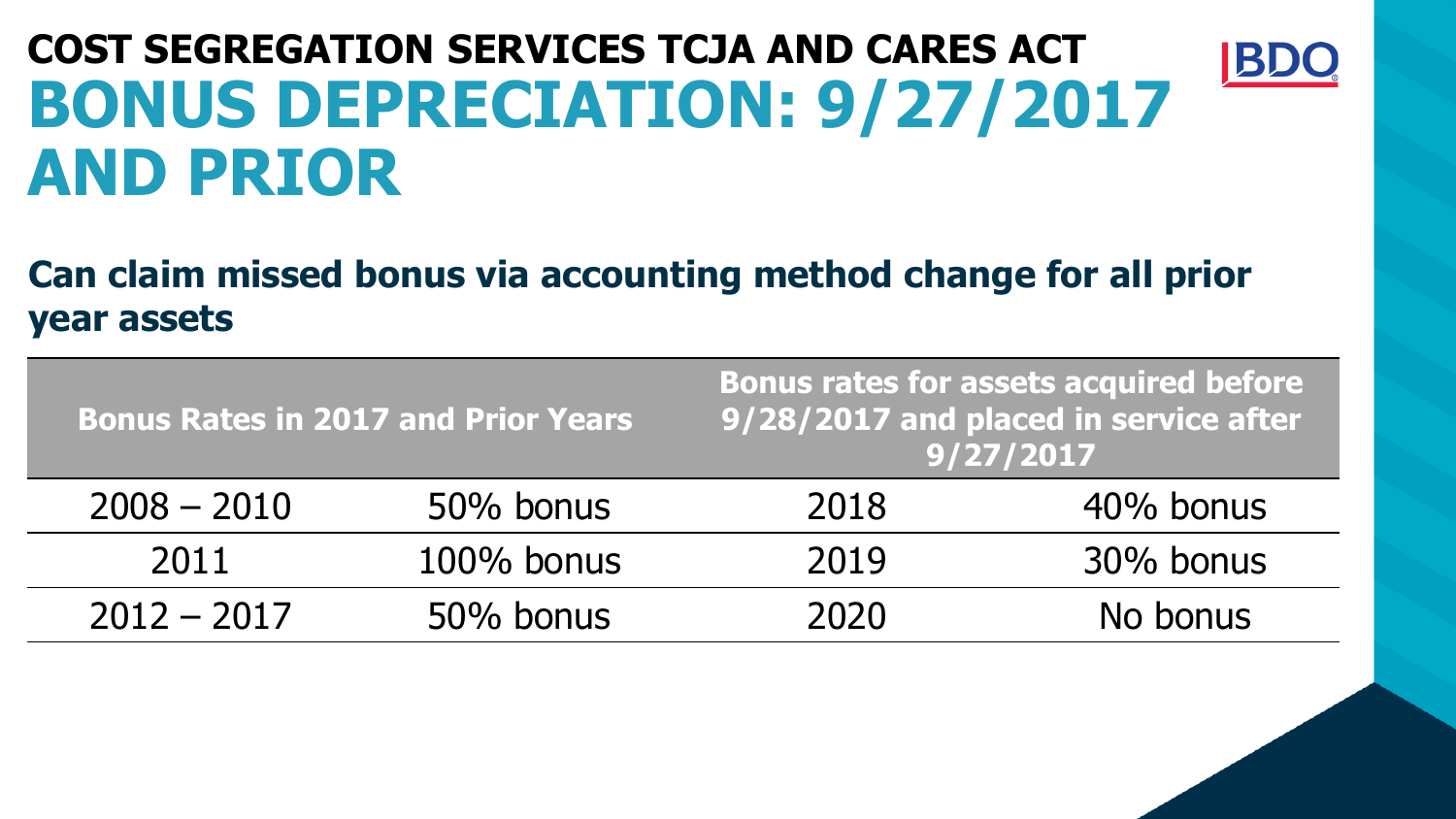

#### **QIP Defined**

- Improvements to an interior portion of an existing building that is nonresidential real property (2016 onward, residential properties are not included)
- Exclusions: elevators/escalators, internal structural framework, enlargements to buildings
- Improvements must be made by taxpayer
	- Original use requirement
	- Acquired assets: QIP owned by seller is treated as 39-year property by buyer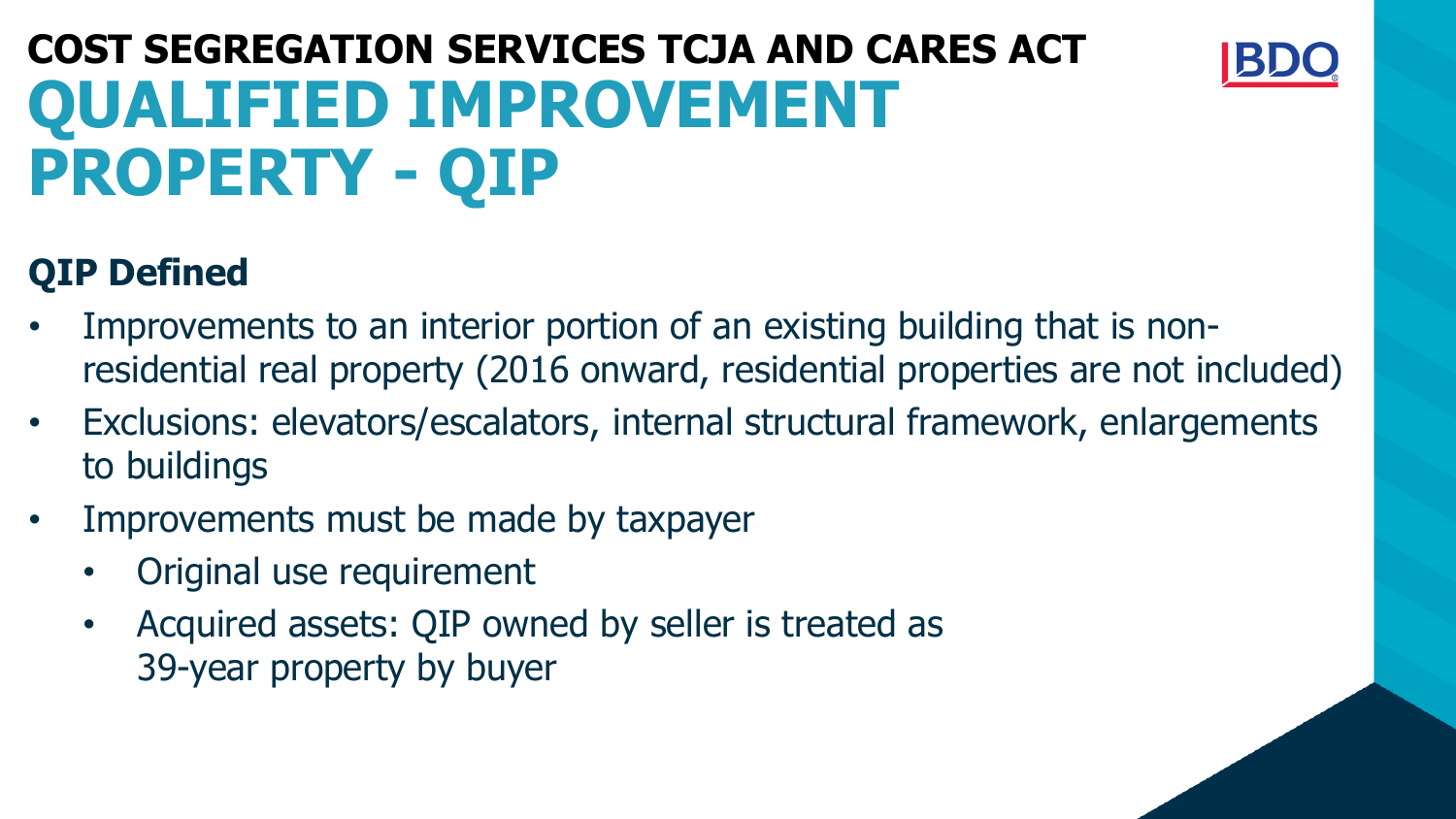

#### **QIP Defined**

- Examples: electrical, plumbing, drywall, floor tile, fire protection, interior HVAC
- HVAC: interior components are QIP, exterior roof-top units are not QIP
- **Simply put, QIP is any improvement that does NOT touch the outside air, does NOT expand the or hold up the building, and is NOT an elevator/escalator**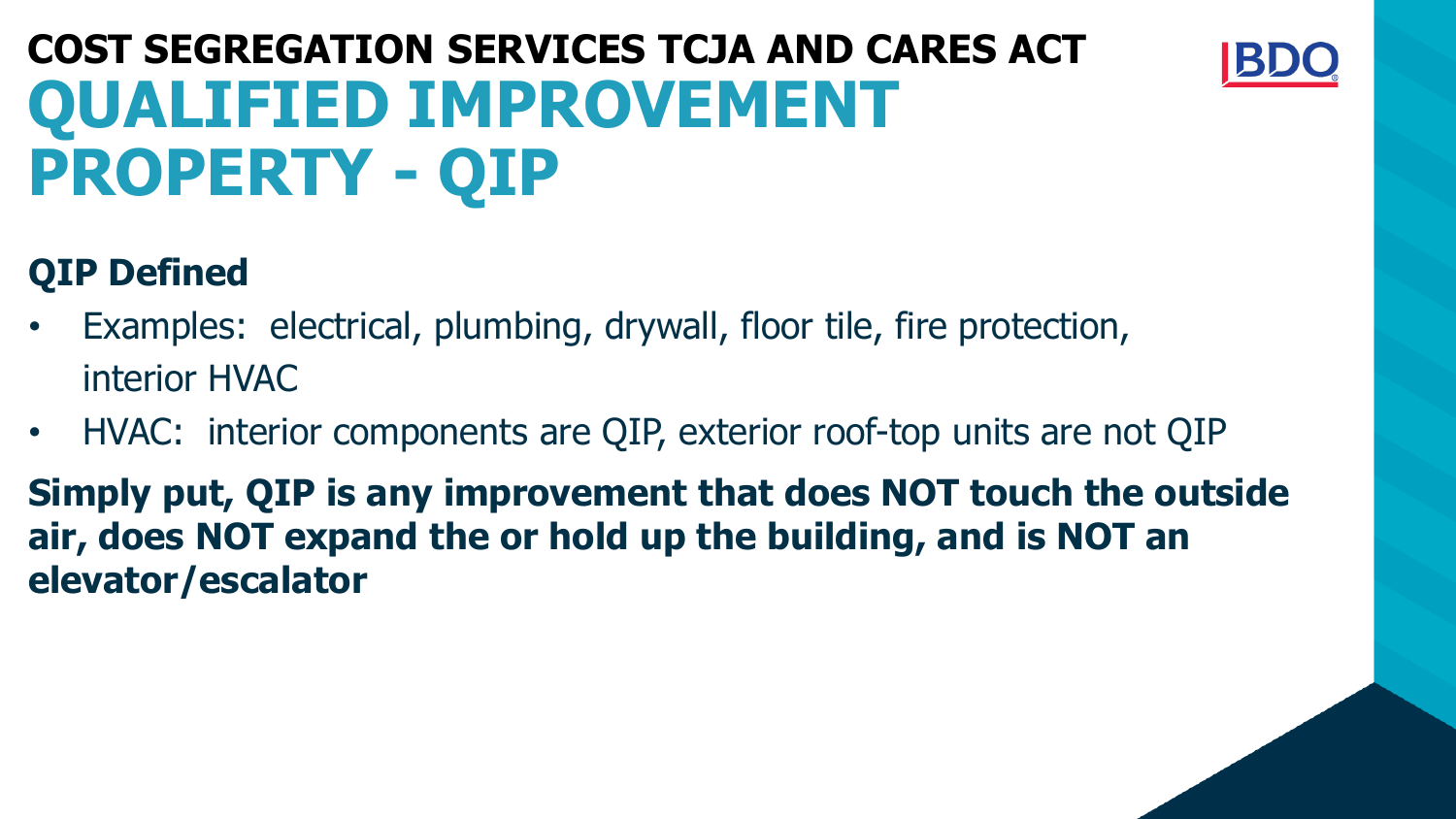

#### **QIP - History**

- Introduced in the PATH Act of 2015 bonus-eligible class of real property in 2016 onward
- QIP can be constructed pursuant to a lease or within owner occupied building
- For 2016 and 2017, QIP could be 15-year property (SL) if qualified real property (leasehold improvement, restaurant, retail improvement) or 39-year property if not
- QIP also eligible for Sec. 179 expensing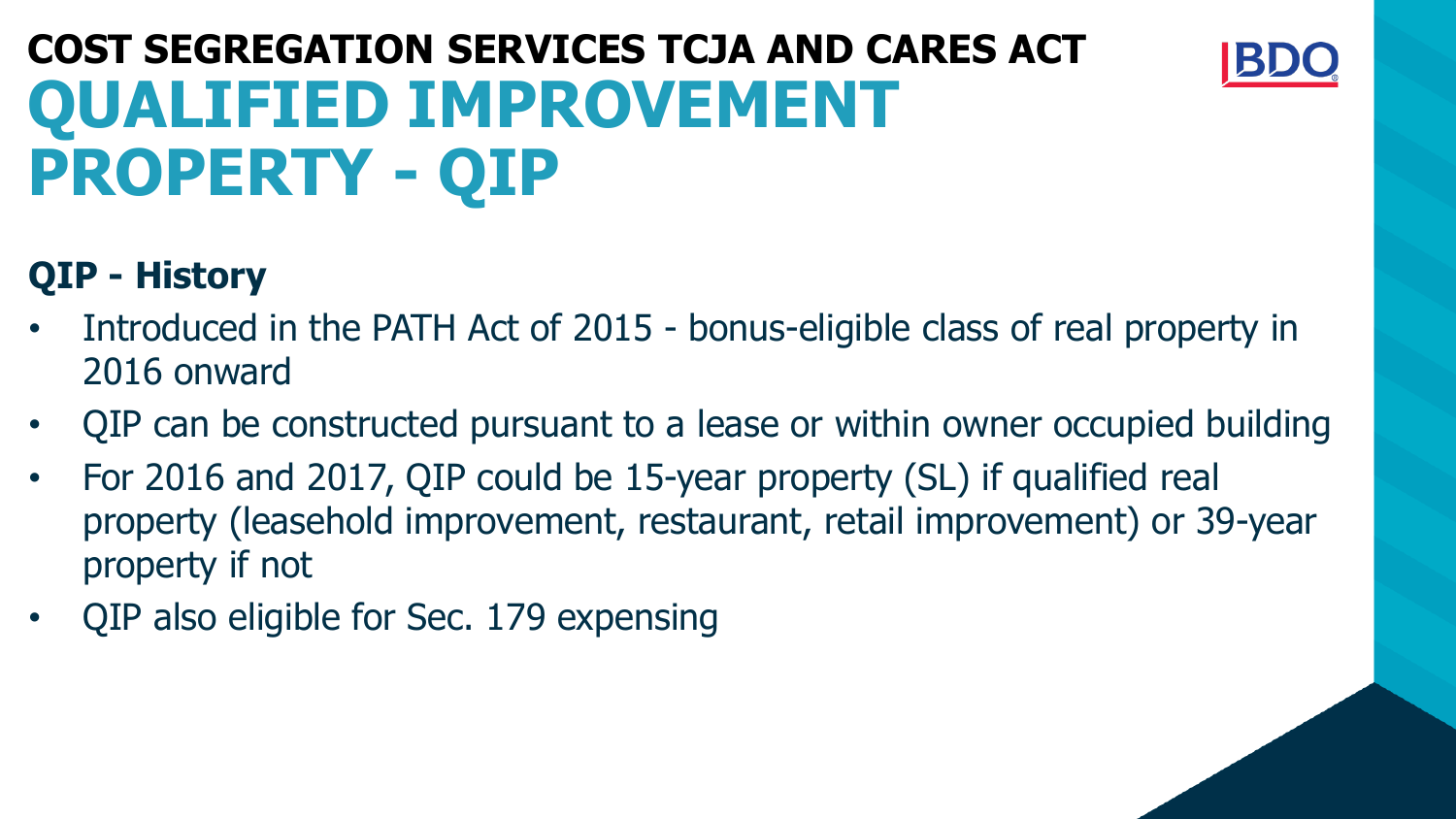

#### **QIP - History**

- Tax Cuts and Jobs Act of 2017 eliminated three classes of qualified real property as of 12/31/2017 and QIP was supposed to be 15-year property beginning on 1/1/2018 onward
- Due to drafting error QIP was not designated as 15-year property and remained as 39-year property (no bonus) – the "retail glitch"
- CARES Act of 2020 made technical correction QIP is 15-year property (retroactive to 1/1/2018) and bonus eligible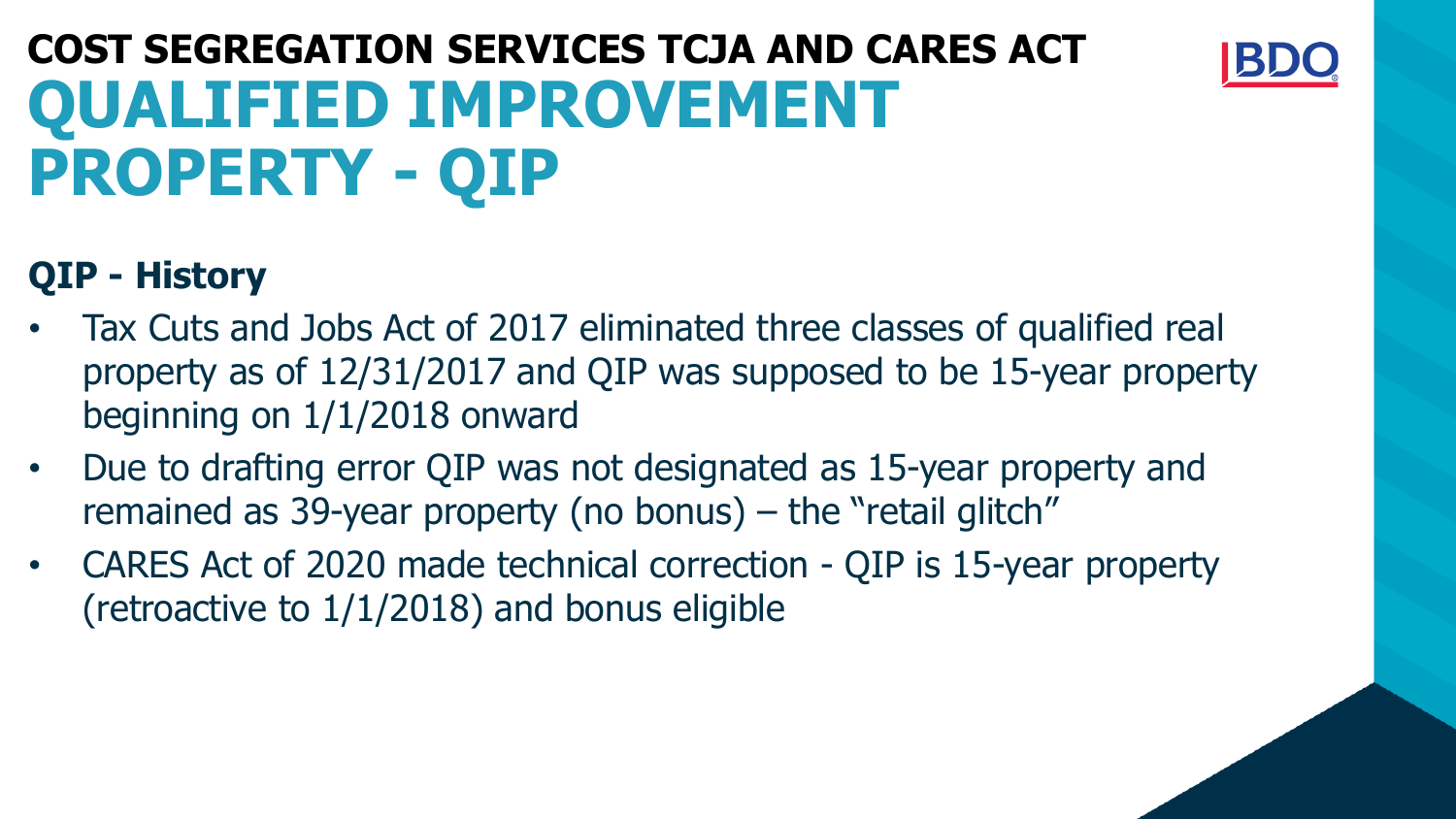

#### **CARES Act - How Should Taxpayers Fix Depreciation for QIP**

- Taxpayers with QIP in 2018 and/or 2019 that filed their returns treating the assets as bonus ineligible 39-year property can amend return(s) to claim additional depreciation
- Alternatively, taxpayers may file an automatic Form 3115 under Rev. Proc. 2020-25 with their 2020 return to claim the missed depreciation as a favorable Section 481(a) adjustment
- Rev. Proc. 2020-25 provides ability to make/revoke certain bonus depreciation elections for a limited time
- Continuing to treat QIP as 39 year property is technically an impermissible method of accounting – taxpayers are expected to make the change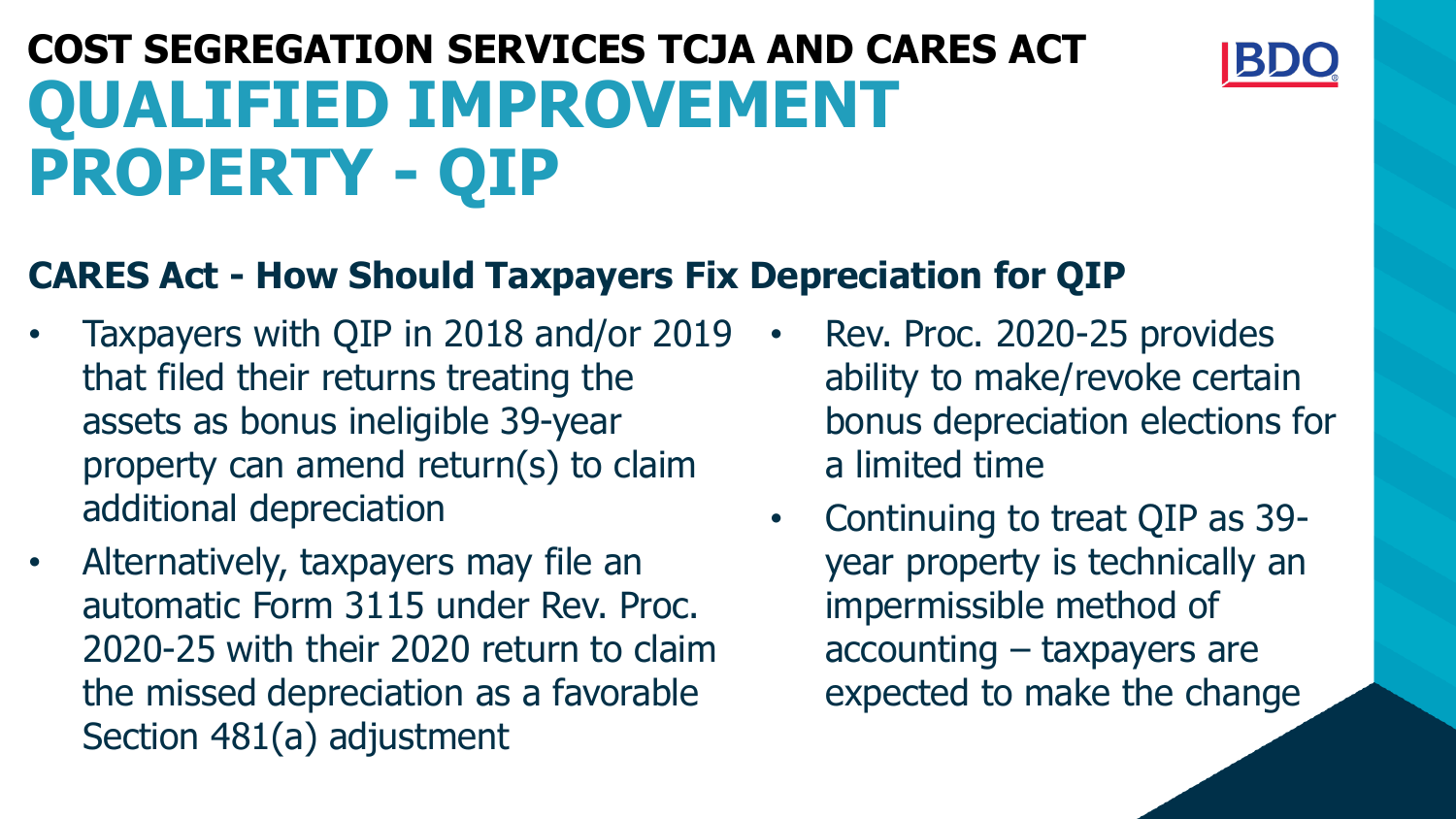

#### **Sec. 179 Expensing**

- Max. Sec. 179 is increased to \$1.0 million (with indexing)
- Phase-out threshold is increased to \$2.5 million (with indexing)
- **Eligible Assets** 
	- Sec. 1245 property (new and used)
	- Qualified real property
		- QIP
		- Certain improvements to existing buildings that are non-residential real property: roofing, HVAC systems, fire protection and alarm systems, and security systems
- Coordinate with bonus depreciation for optimum results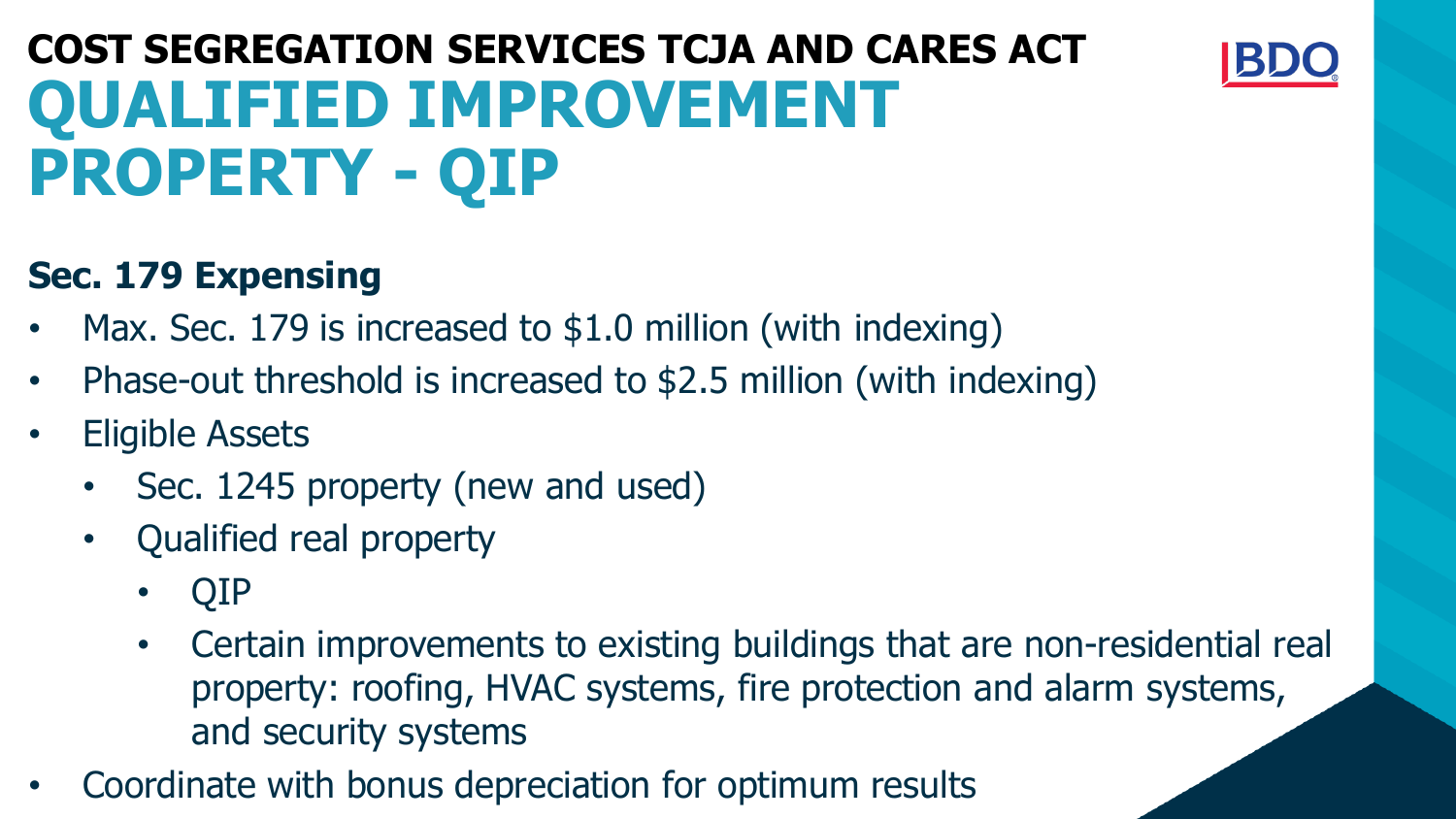

# **Assessing Opportunities**



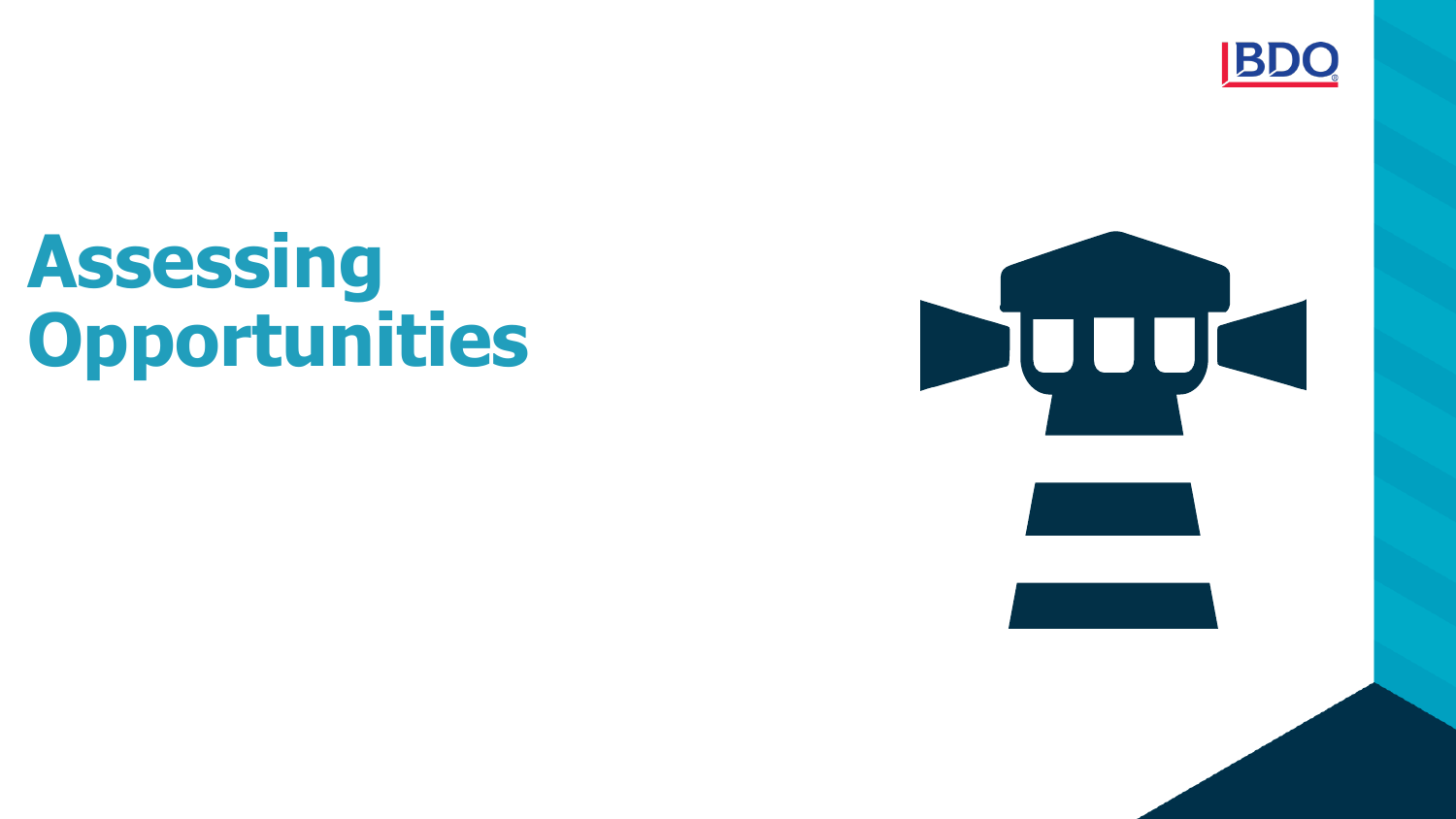# **COST SEGREGATION SERVICES INFORMATION REQUIRED TO ASSESS OPPORTUNITIES**

#### **Acquisition of Existing Facility**

- Real Estate Appraisal (or Offering Memorandum)
- Closing Statement
- Type of Ownership Entity and Whether Current Year is a Short Tax Year
- Are there any Planned Improvements?

#### **Prior Year Construction or Acquisition**

- Current Federal Tax Depreciation **Schedules**
- Applicable Information Described Above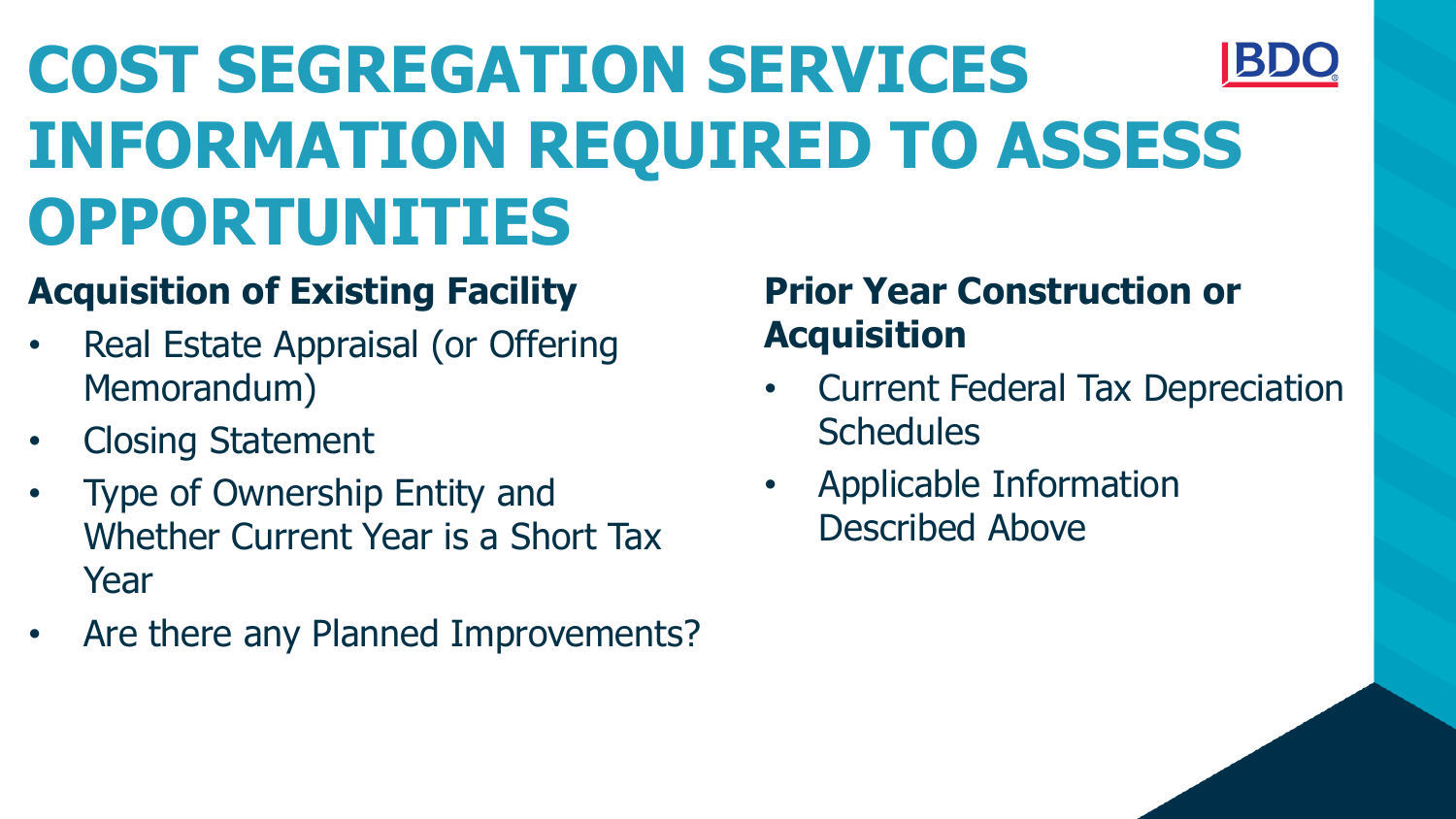# **COST SEGREGATION SERVICES INFORMATION REQUIRED TO ASSESS OPPORTUNITIES**

#### **New Construction**

- General Contractor's Most Recent Pay Application (or Schedule of Values)
- Overall Project Budget (e.g., General Contractor, Architect Fees, Interest, etc.)
- A Set of Design Drawings (or Site Plan and Architectural Floor Plan)
- Type of Financing (any Tax Exempt Financing?)
- In-Service Date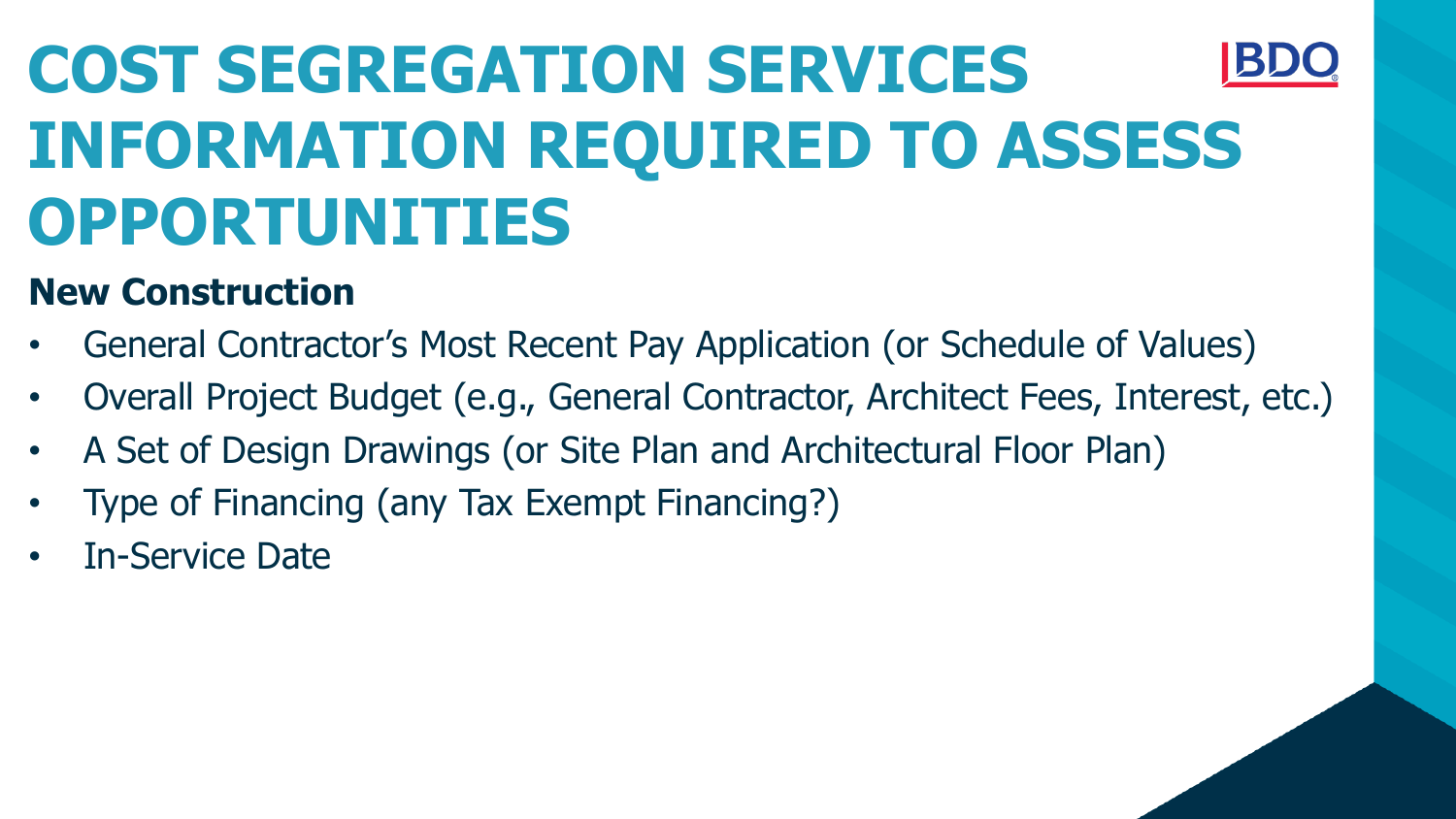# **COST SEGREGATION SERVICES QUANTIFY POTENTIAL BENEFITS AND PREPARE A PROPOSAL**

#### **Estimate Increased Cash Flow Benefits**

- Additional First-Year Depreciation Including Sec. 481(a) Adjustment
- Increased Cash Flow Benefits in Early Years (Applicable Federal and State Tax Rate)
- Time Value Benefits NPV and Discount Rate
- Available Tax Credits (Green Energy and/or Rehabilitation Tax Credits)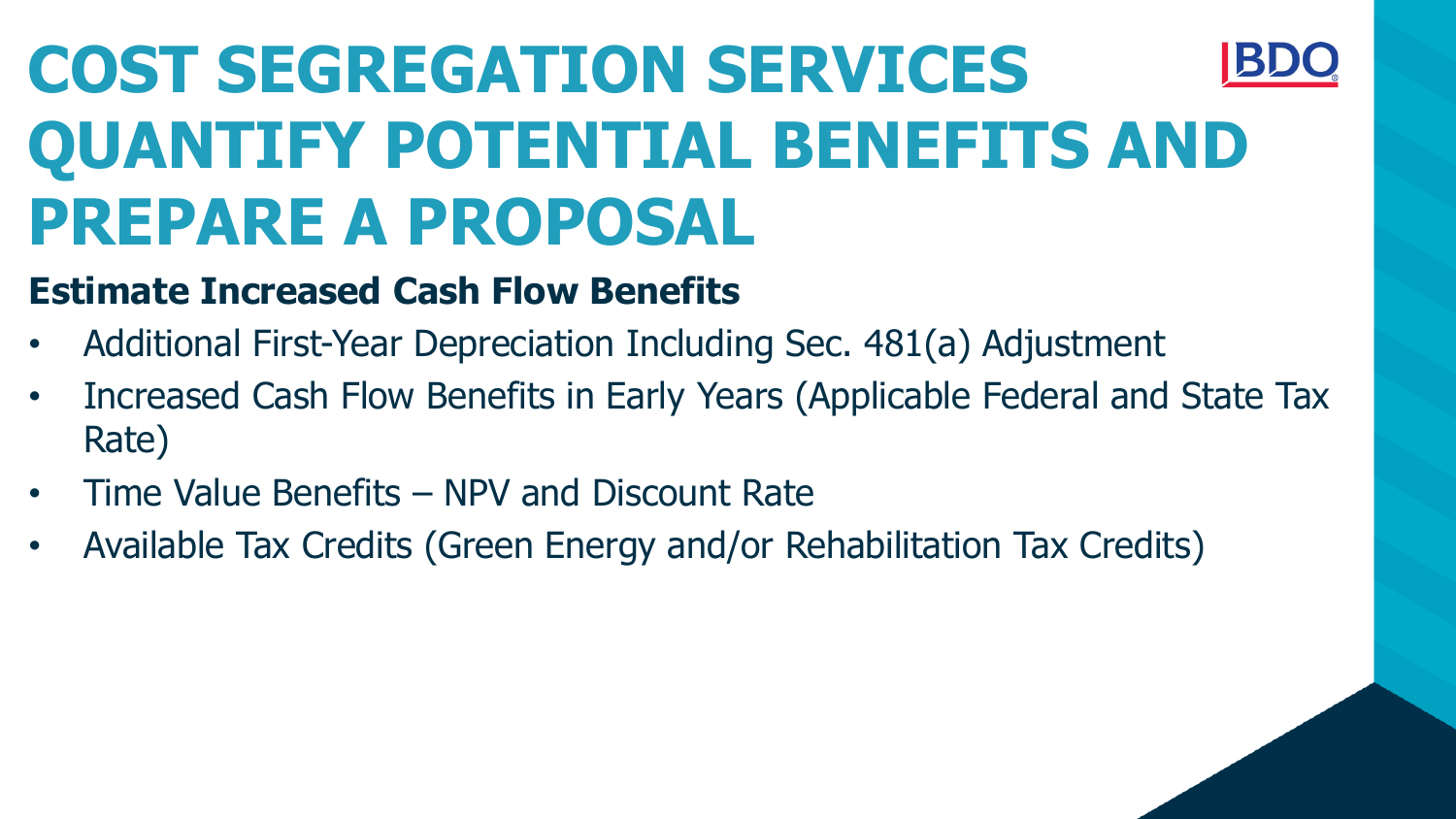# **COST SEGREGATION SERVICES QUANTIFY POTENTIAL BENEFITS AND PREPARE A PROPOSAL**

#### **Developing a Plan of Action**

- Can Taxpayer Utilize the Benefits?
- If Client can Utilize Benefits, BDO will Prepare a Cost Segregation Proposal
	- Number of Properties Included in the Scope
	- Will Site Visit (or Visits) will be Required?
	- Will Form 3115 be Required?
	- Estimated Benefits Included Benefit-to-Cost (BDO's Fees) Assessed by Client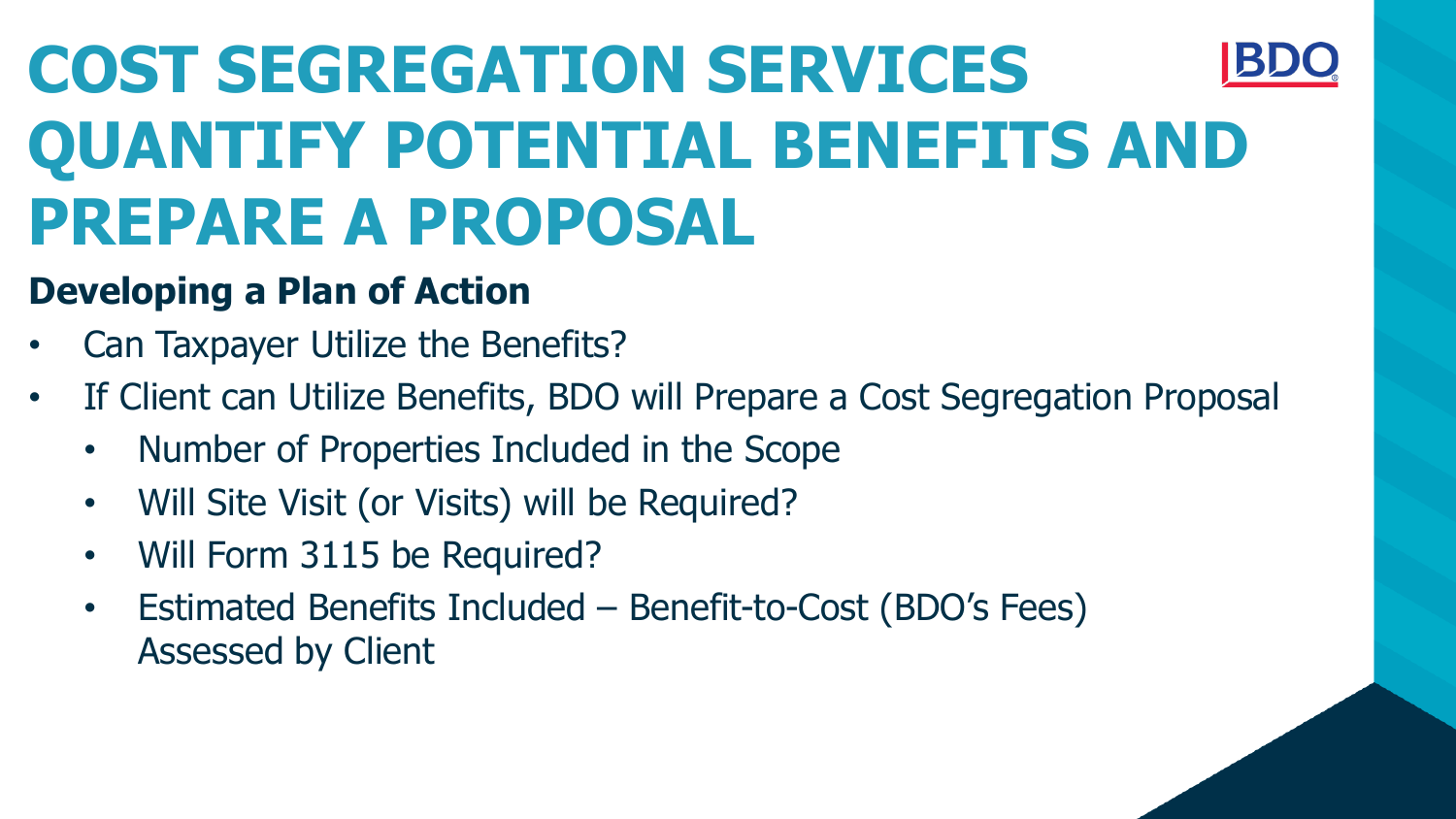

**Cost Segregation Update – Franchise Industry Cost Segregation** 

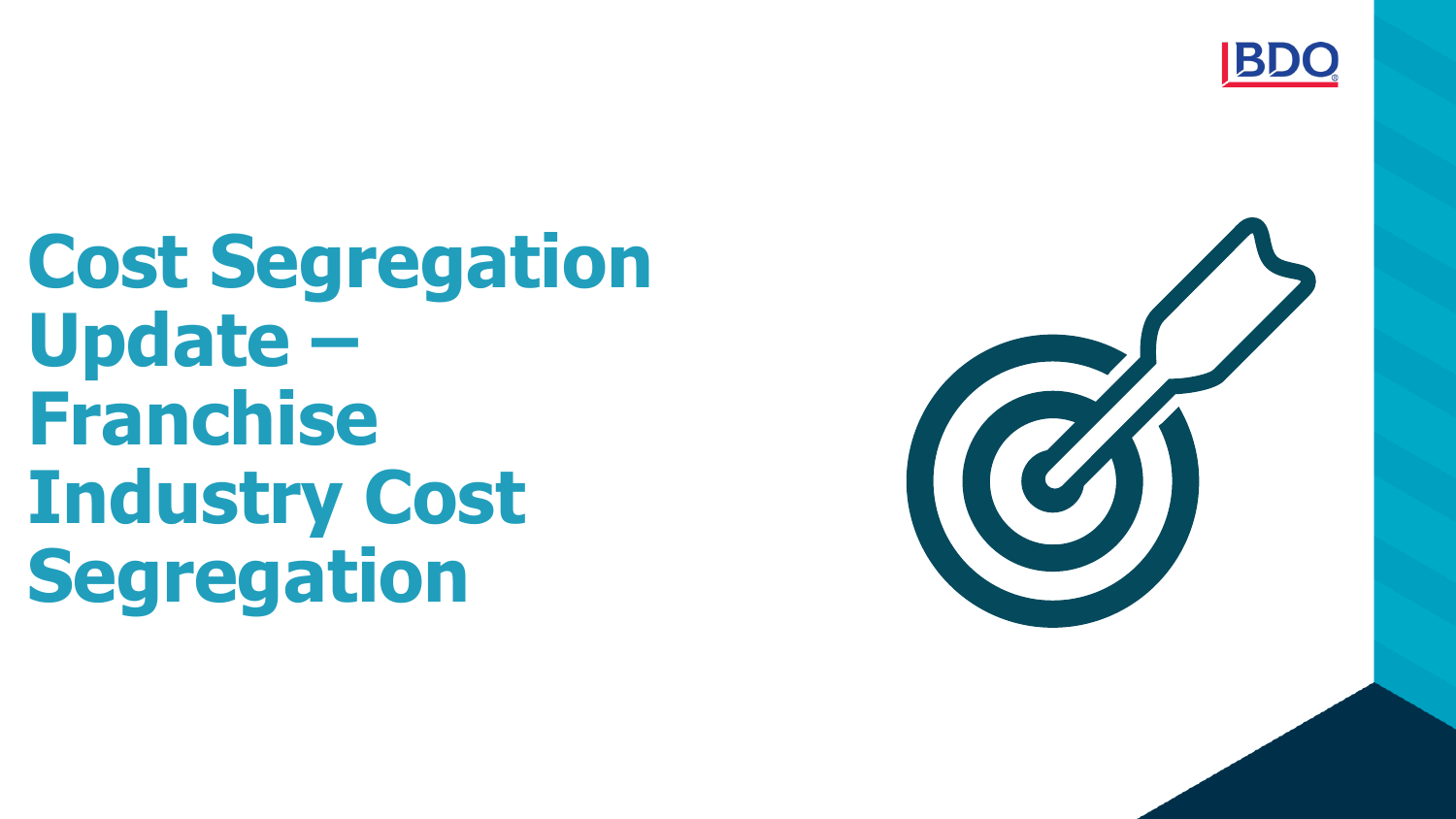## **RESTAURANT CLIENT SUCCESS STORIES**

#### **City Barbeque**

- Seven new leasehold locations in 2019
- Some locations in existing buildings (QIP)
- \$7.3 million in construction



| Increased Depreciation - Year 1 (100% bonus)     | \$4,072,000 |
|--------------------------------------------------|-------------|
| Increased Cash Flow $-$ Year 1 (37.0% fed. rate) | 1,506,000   |
| NPV of Increased Cash Flow (6%, 39-years)        | 923,000     |



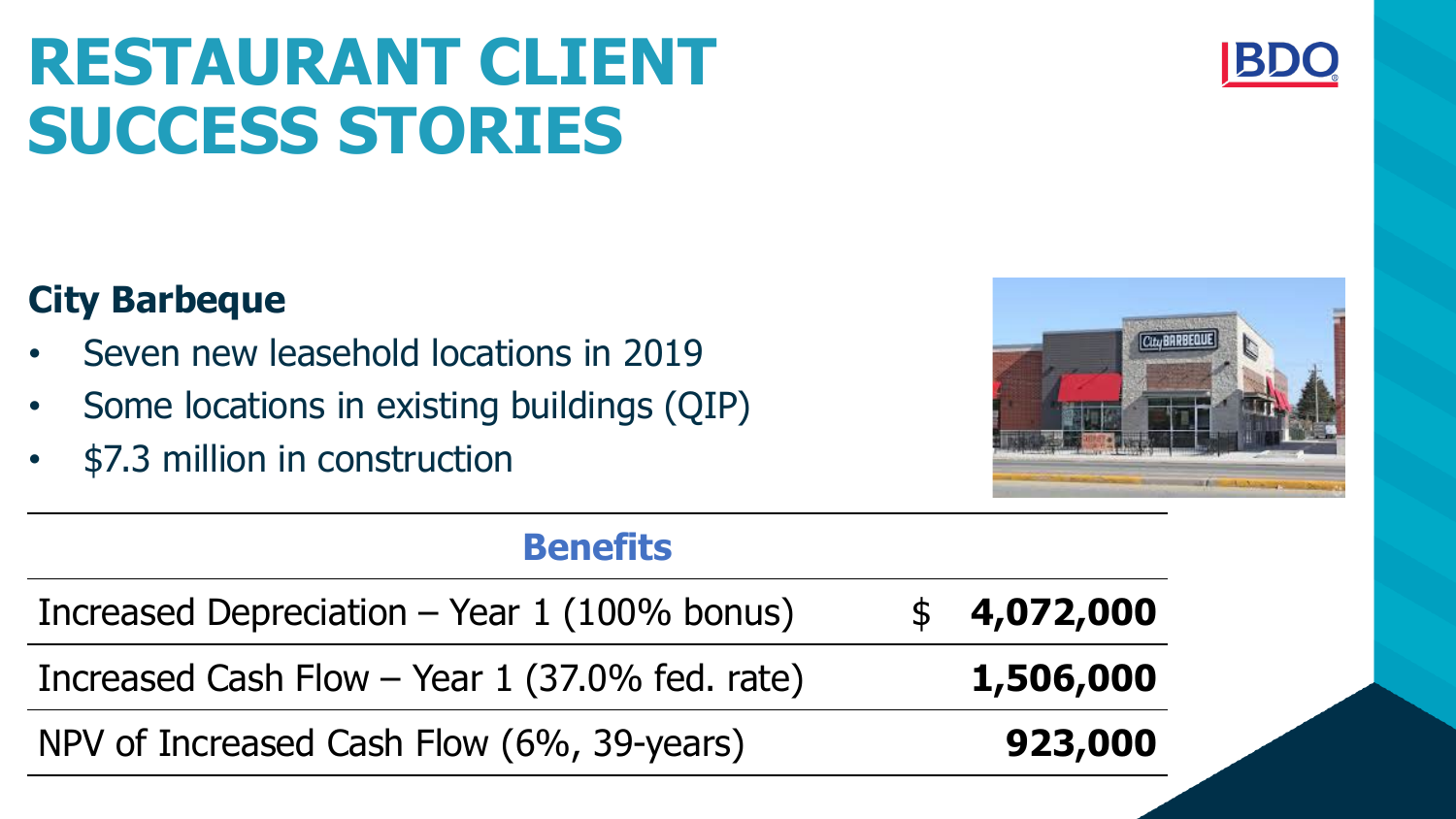## **HOTEL CLIENT SUCCESS STORIES**

- One new location in 2018 (Form 3115)
- Two new locations in 2019
- \$14 million in construction (does not include FF&E)



| <b>Benefits</b>                                |             |  |
|------------------------------------------------|-------------|--|
| Increased Depreciation $-$ Year 1 (100% bonus) | \$4,023,000 |  |
| Increased Cash Flow - Year 1 (21.0% fed. rate) | 845,000     |  |
| NPV of Increased Cash Flow (6%, 39-years)      | 515,000     |  |

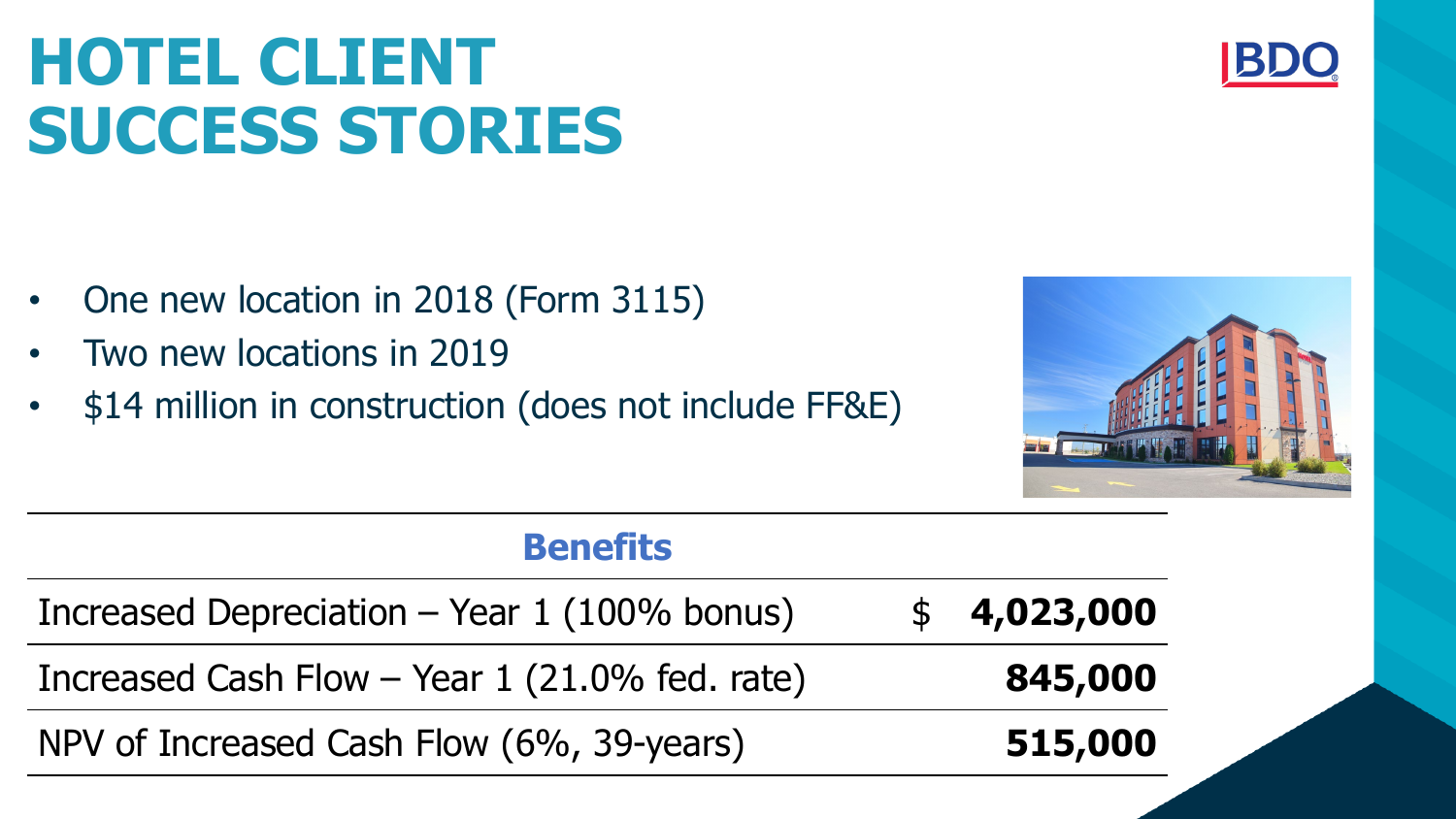## **RESTAURANT CLIENT SUCCESS STORIES**

#### **Sonic**

- 99 locations purchased in prior years (Form 3115)
- \$\_\_\_ in total basis



#### **Benefits**

| Increased Depreciation - Year 1 (no bonus)     |  | \$4,072,000 |
|------------------------------------------------|--|-------------|
| Increased Cash Flow - Year 1 (37.0% fed. rate) |  | 1,506,000   |
| NPV of Increased Cash Flow (6%, 39-years)      |  | 923,000     |